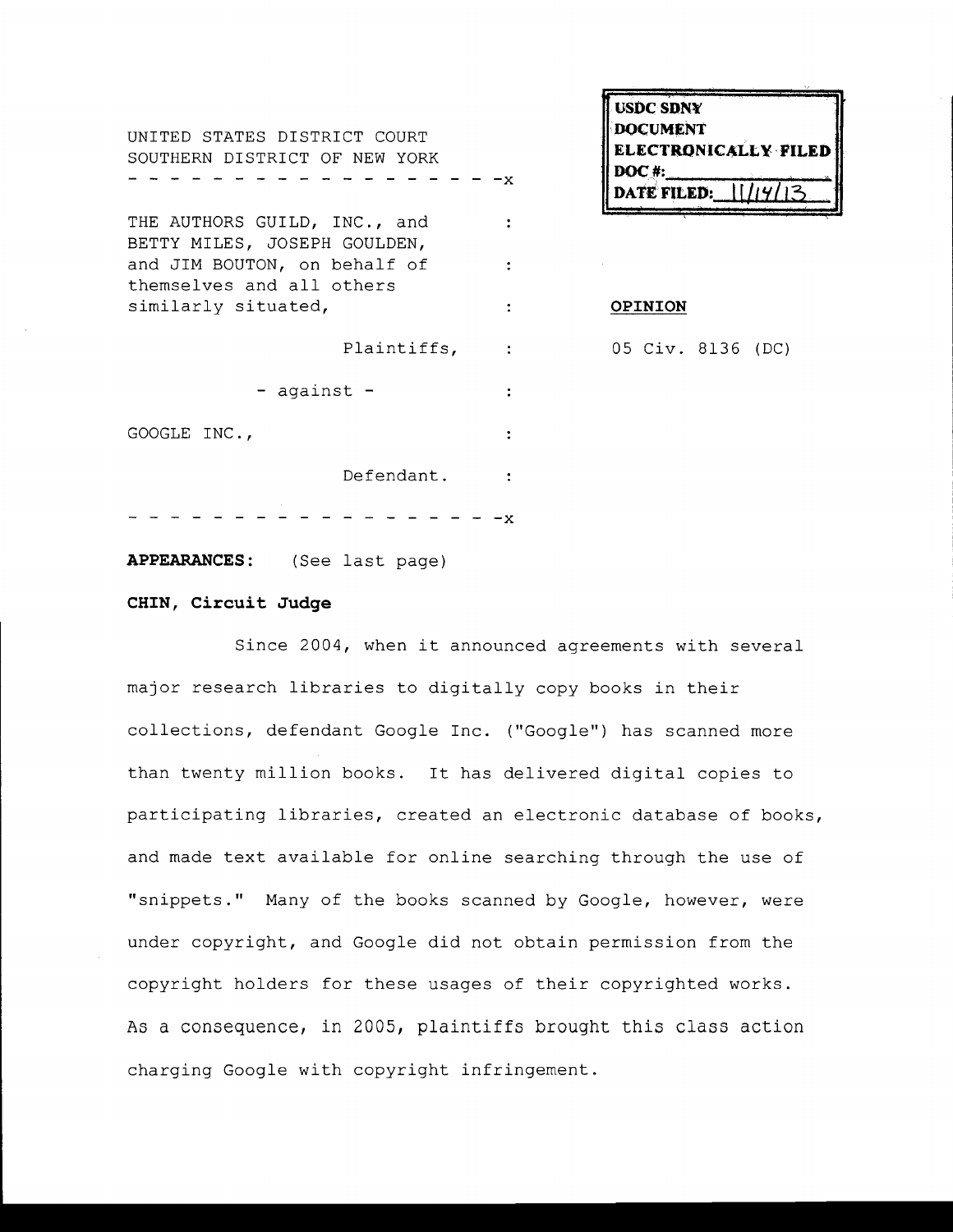Before the Court are the parties' cross-motions for summary judgment with respect to Google's defense of fair use under § 107 of the Copyright Act, 17 U.S.C. § 107. For the reasons set forth below, Goggle's motion for summary judgment is granted and plaintiffs' motion for partial summary judgment is denied. Accordingly, judgment will be entered in favor of Google dismissing the case.

#### **BACKGROUND**

# **A. The Facts**

For purposes of this motion, the facts are not in dispute. (<u>See</u> 9/23/13 Tr. 10-11, 15, 25-28 (Doc. No. 1086)).<sup>1</sup> They are summarized as follows:

## **1. The Parties**

Plaintiff Jim Bouton, the former pitcher for the New York Yankees, is the legal or beneficial owner of the U.S. copyright in the book Ball Four. Plaintiff Betty Miles is the legal or beneficial owner of the U.S. copyright in the book The Trouble with Thirteen. Plaintiff Joseph Goulden is the legal or beneficial owner of the U.S. copyright in the book The

 $1$  When pressed at oral argument to identify any factual issues that would preclude the award of summary judgment, plaintiffs' counsel was unable to do so. (Id. at 25-26).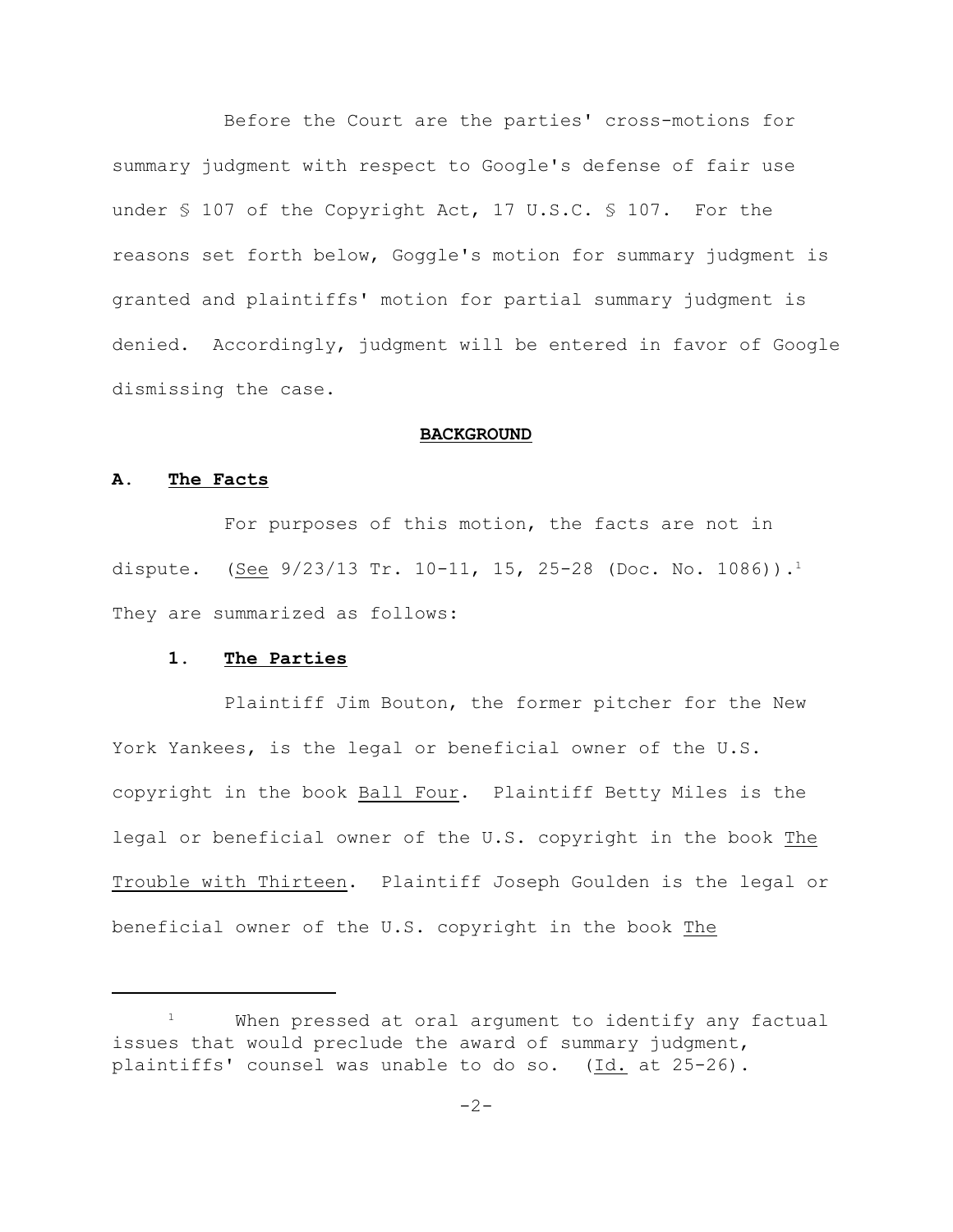# Superlawyers: The Small and Powerful World of the Great

Washington Law Firms. (Google Resp.  $\mathbb{I}$  1-3).<sup>2</sup> All three books have been scanned by Google and are available for search on Google's website, without plaintiffs' permission. (Google Resp. ¶ 4). Plaintiff The Authors Guild, Inc., is the nation's largest organization of published authors and it advocates for and supports the copyright and contractual interests of published writers. (Google Resp. ¶¶ 7-8).

Google owns and operates the largest Internet search engine in the world. (Google Resp. ¶ 9). Each day, millions of people use Google's search engine free of charge; commercial and other entities pay to display ads on Google's websites and on other websites that contain Google ads. (Google Resp. ¶ 10). Google is a for-profit entity, and for the year ended December 31, 2011, it reported over \$36.5 billion in advertising revenues. (Google Resp. ¶ 11).

<sup>&</sup>lt;sup>2</sup> "Google Resp." refers to Google's Responses and Objections to plaintiffs' Statement of Undisputed Facts in Support of Their Motion for Partial Summary Judgment (Doc. No. 1077). "Pl. Resp." refers to plaintiffs' Response to Google's Local Rule 56.1 Statement (Doc. No. 1071). I have relied on the parties' responses to the statements of undisputed facts only to the extent that factual statements were not controverted.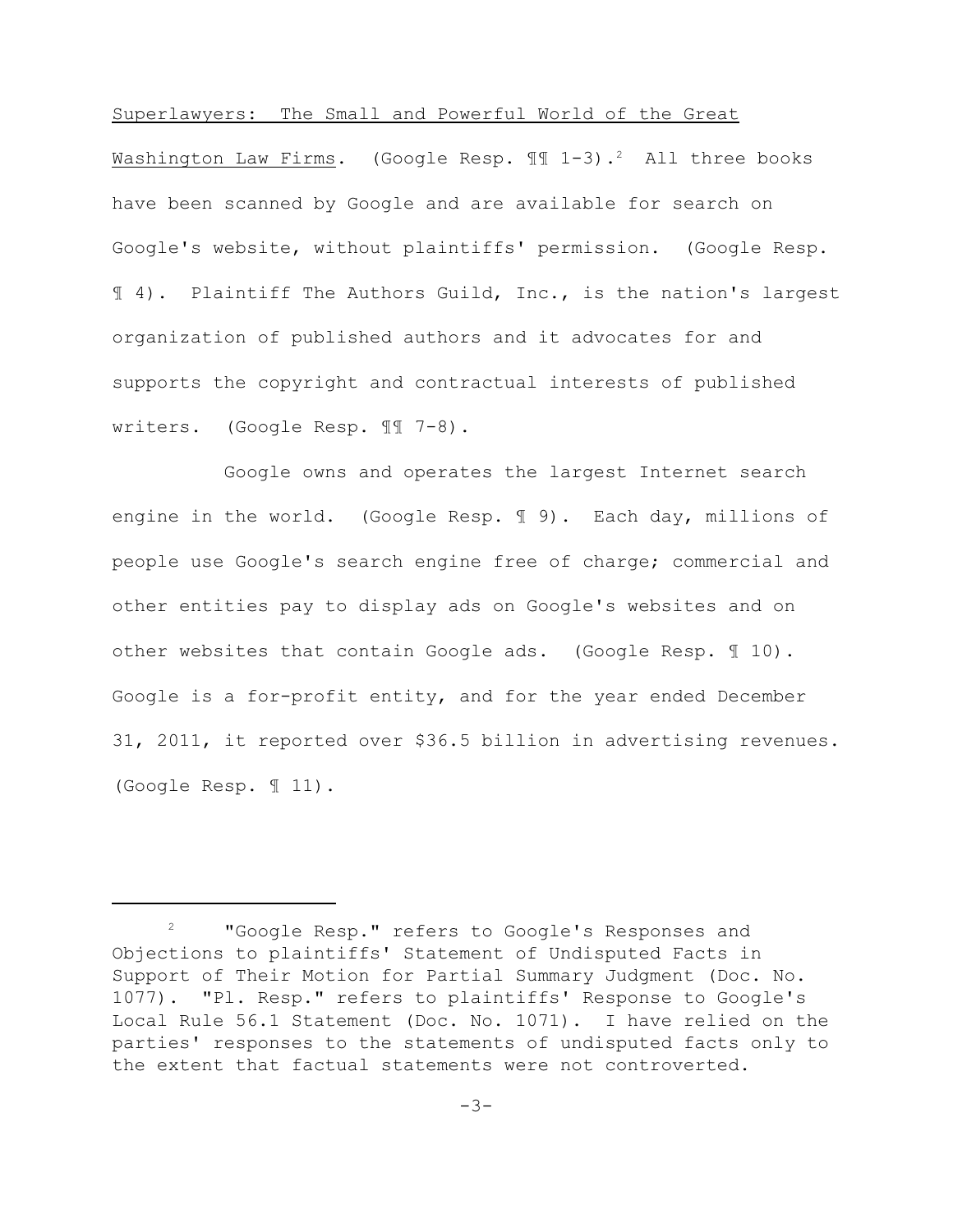### **2. The Google Books Project**

In 2004, Google announced two digital books programs. The first, initially called "Google Print" and later renamed the "Partner Program," involved the "hosting" and display of material provided by book publishers or other rights holders. (Google Resp. ¶¶ 13, 14). The second became known as the "Library Project," and over time it involved the digital scanning of books in the collections of the New York Public Library, the Library of Congress, and a number of university libraries. (Clancy Decl. ¶ 5 (Doc. No. 1035); Google Resp. ¶¶ 25, 26, 27; Pl. Resp. ¶ 14).

The Partner Program and the Library Project together comprise the Google Books program ("Google Books"). (Google Resp. ¶ 15). All types of books are encompassed, including novels, biographies, children's books, reference works, textbooks, instruction manuals, treatises, dictionaries, cookbooks, poetry books, and memoirs. (Pl. Resp. ¶ 6; Jaskiewicz Decl.  $\text{\ensuremath{\mathbb{I}}}$  4 (Doc. No. 1041)). Some 93% of the books are non-fiction while approximately 7% are fiction.<sup>3</sup> Both in-print

 $3$  These estimates are based on studies of the contents of the libraries involved. (Def. Mem. at 7 (Doc. No. 1032) (citing Brian Lavoie and Lorcan Dempsey, Beyond 1923: Characteristics of Potentially In-Copyright Print Books in Library Collections, 15- D-Lib 11/12 (2009), available at http://www.dlib.org/dlib/ november09/lavoie/11lavoie.html (last visited November 12,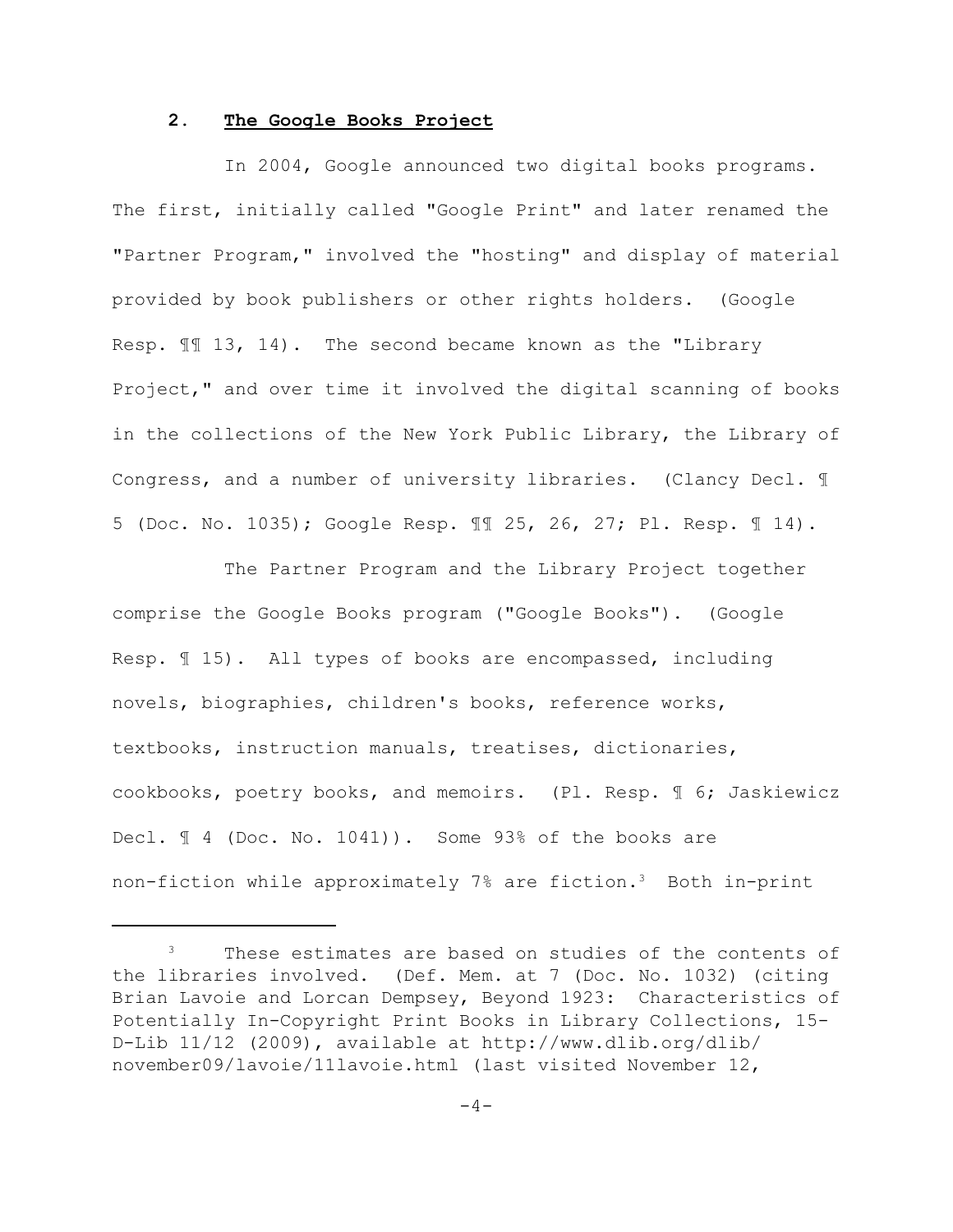and out-of-print books are included, although the great majority are out-of-print. (Jaskiewicz Decl. ¶ 4).

In the Partner Program, works are displayed with permission of the rights holders. (Google Resp. ¶ 16). The Partner Program is aimed at helping publishers sell books and helping books become discovered. (Google Resp. 18). Initially, Google shared revenues from ads with publishers or other rights holders in certain circumstances. In 2011, however, Google stopped displaying ads in connection with all books. (Google Resp. ¶¶ 17, 21; Dougall Decl. ¶¶ 5-8 (Doc. No. 1076)). Partners provide Google with a printed copy of their books for scanning, or a digital copy if one already exists. (Google Resp. ¶ 19). Partners decide how much of their books -- from a few sample pages to the entire book -- are browsable. (Google Resp. ¶ 20). As of early 2012, the Partner Program included approximately 2.5 million books, with the consent of some 45,000 rights holders. (Google Resp. ¶ 24).

As for the Library Project, Google has scanned more than twenty million books, in their entirety, using newlydeveloped scanning technology. (Google Resp. ¶¶ 28, 29).

 $2013$ )). The numbers are not disputed. (See  $9/23/2013$  Tr. at 26).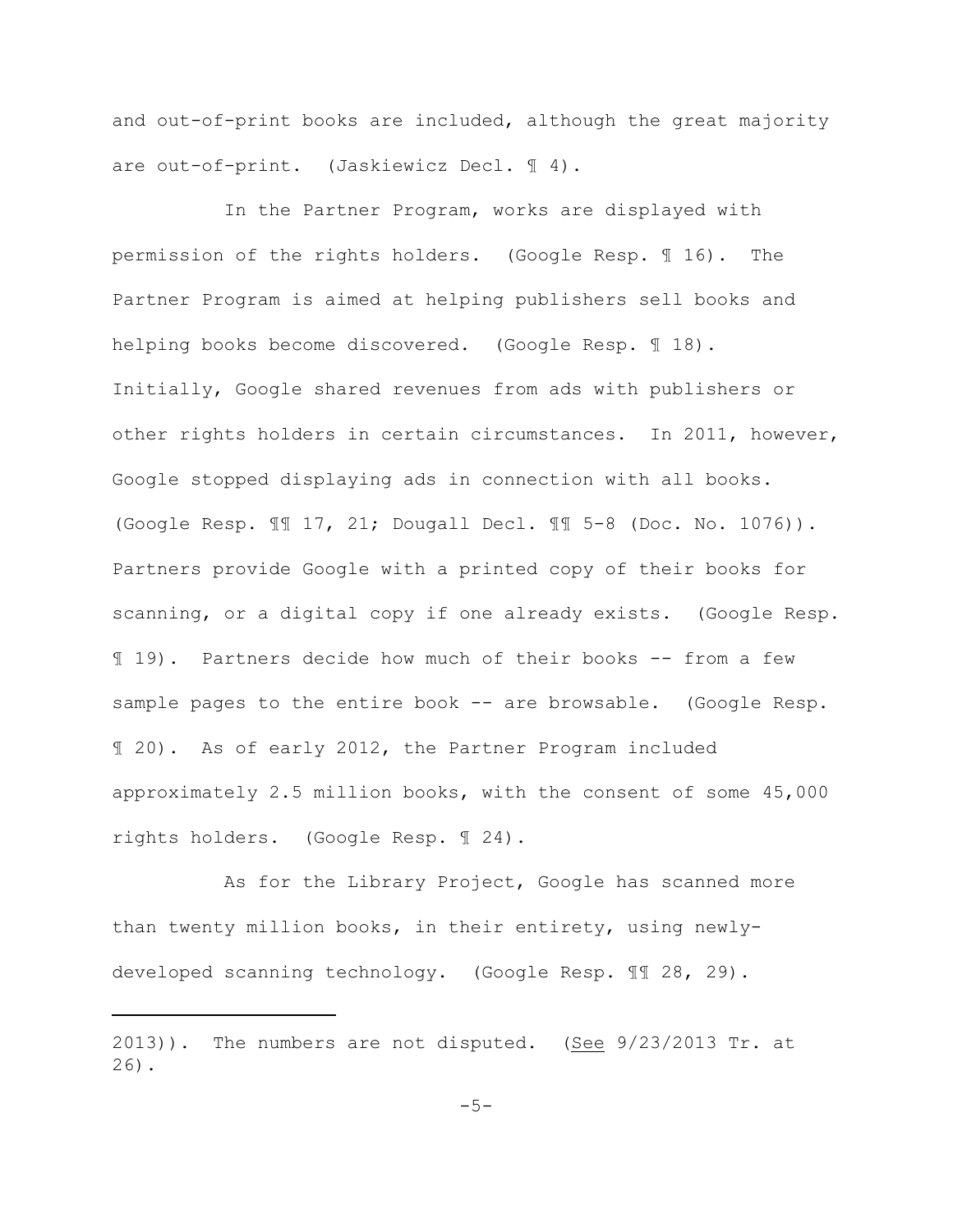Pursuant to their agreement with Google, participating libraries can download a digital copy of each book scanned from their collections. (Google Resp. ¶ 30). Google has provided digital copies of millions of these books to the libraries, in accordance with these agreements. (Google Resp. ¶ 85). Some libraries agreed to allow Google to scan only public domain works, while others allowed Google to scan in-copyright works as well. (Google Resp. ¶ 36).

Google creates more than one copy of each book it scans from the library collections, and it maintains digital copies of each book on its servers and back-up tapes. (Google Resp. 11 40, 41). Participating libraries have downloaded digital copies of in-copyright books scanned from their collections. (Google Resp. ¶¶ 53, 54). They may not obtain a digital copy created from another library's book. (Jaskiewicz Decl. ¶¶ 6, 8). The libraries agree to abide by the copyright laws with respect to the copies they make. (Clancy Decl. 15).

Google did not seek or obtain permission from the copyright holders to digitally copy or display verbatim expressions from in-copyright books. (Google Resp. ¶¶ 53, 54). Google has not compensated copyright holders for its copying of or displaying of verbatim expression from in-copyright books or

 $-6-$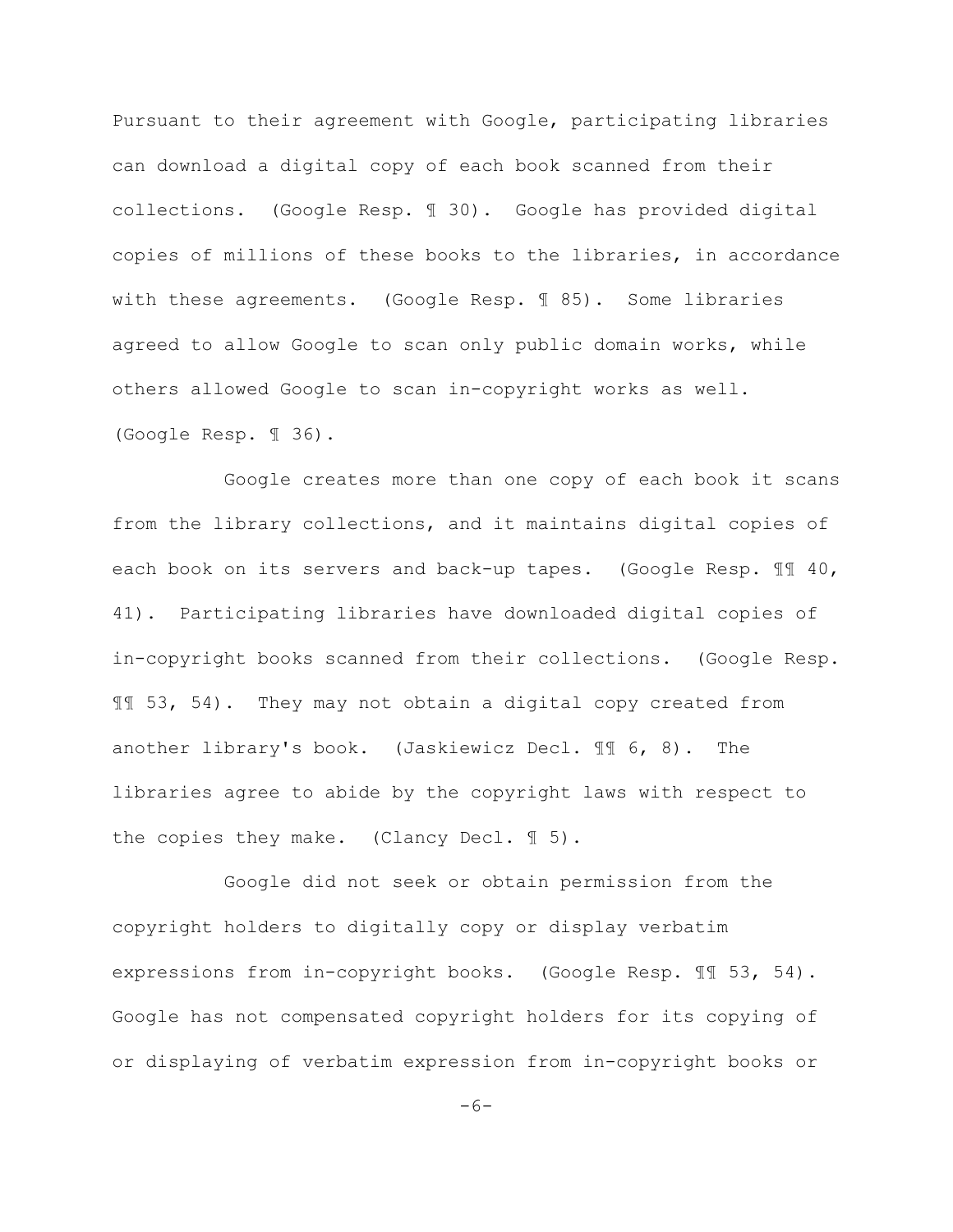its making available to libraries for downloading of digital copies of in-copyright books scanned from their collections. (Google Resp. ¶ 55).

#### **3. Google Books**

In scanning books for its Library Project, including in-copyright books, Google uses optical character recognition technology to generate machine-readable text, compiling a digital copy of each book. (Google Resp. ¶ 62; Pl. Resp. ¶ 18; Jaskiewicz Decl. ¶ 3). Google analyzes each scan and creates an overall index of all scanned books. The index links each word or phrase appearing in each book with all of the locations in all of the books in which that word or phrase is found. The index allows a search for a particular word or phrase to return a result that includes the most relevant books in which the word or phrase is found. (Clancy Decl. ¶ 6; Pl. Resp. ¶¶ 22-26). Because the full texts of books are digitized, a user can search the full text of all the books in the Google Books corpus. (Clancy Decl. ¶ 7; Google Resp. ¶ 42).

Users of Google's search engine may conduct searches, using queries of their own design. (Pl. Resp. ¶ 10). In response to inquiries, Google returns a list of books in which the search term appears. (Clancy Decl. ¶ 8). A user can click

-7-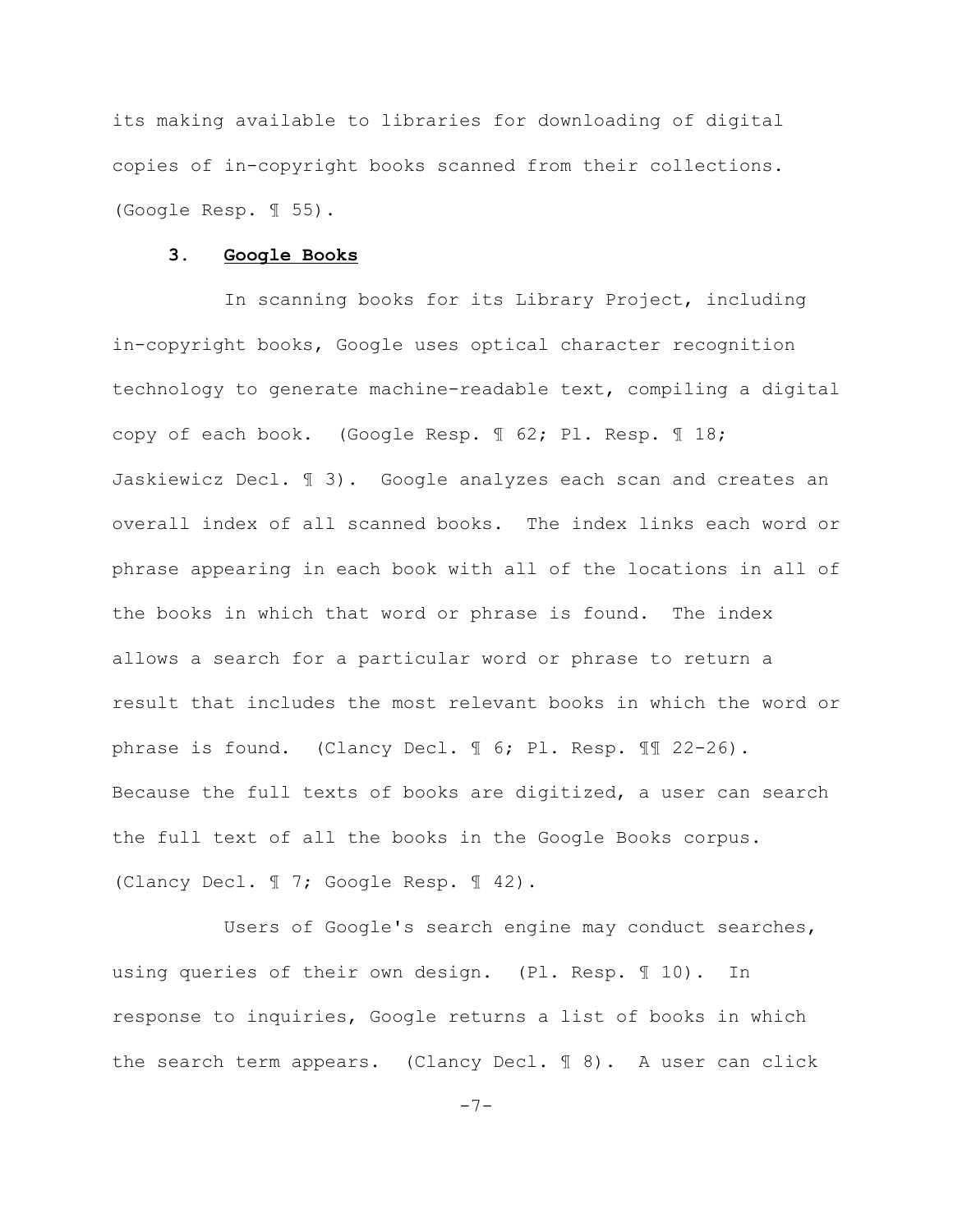on a particular result to be directed to an "About the Book" page, which will provide the user with information about the book in question. The page includes links to sellers of the books and/or libraries that list the book as part of their collections. No advertisements have ever appeared on any About the Book page that is part of the Library Project. (Clancy Decl. 19).

For books in "snippet view" (in contrast to "full view" books), Google divides each page into eighths -- each of which is a "snippet," a verbatim excerpt. (Google Resp. ¶¶ 43, 44). Each search generates three snippets, but by performing multiple searches using different search terms, a single user may view far more than three snippets, as different searches can return different snippets. (Google Resp. ¶ 45). For example, by making a series of consecutive, slightly different searches of the book Ball Four, a single user can view many different snippets from the book. (Google Resp. 11 46, 47).

Google takes security measures to prevent users from viewing a complete copy of a snippet-view book. For example, a user cannot cause the system to return different sets of snippets for the same search query; the position of each snippet is fixed within the page and does not "slide" around the search term; only the first responsive snippet available on any given page will be

 $-8-$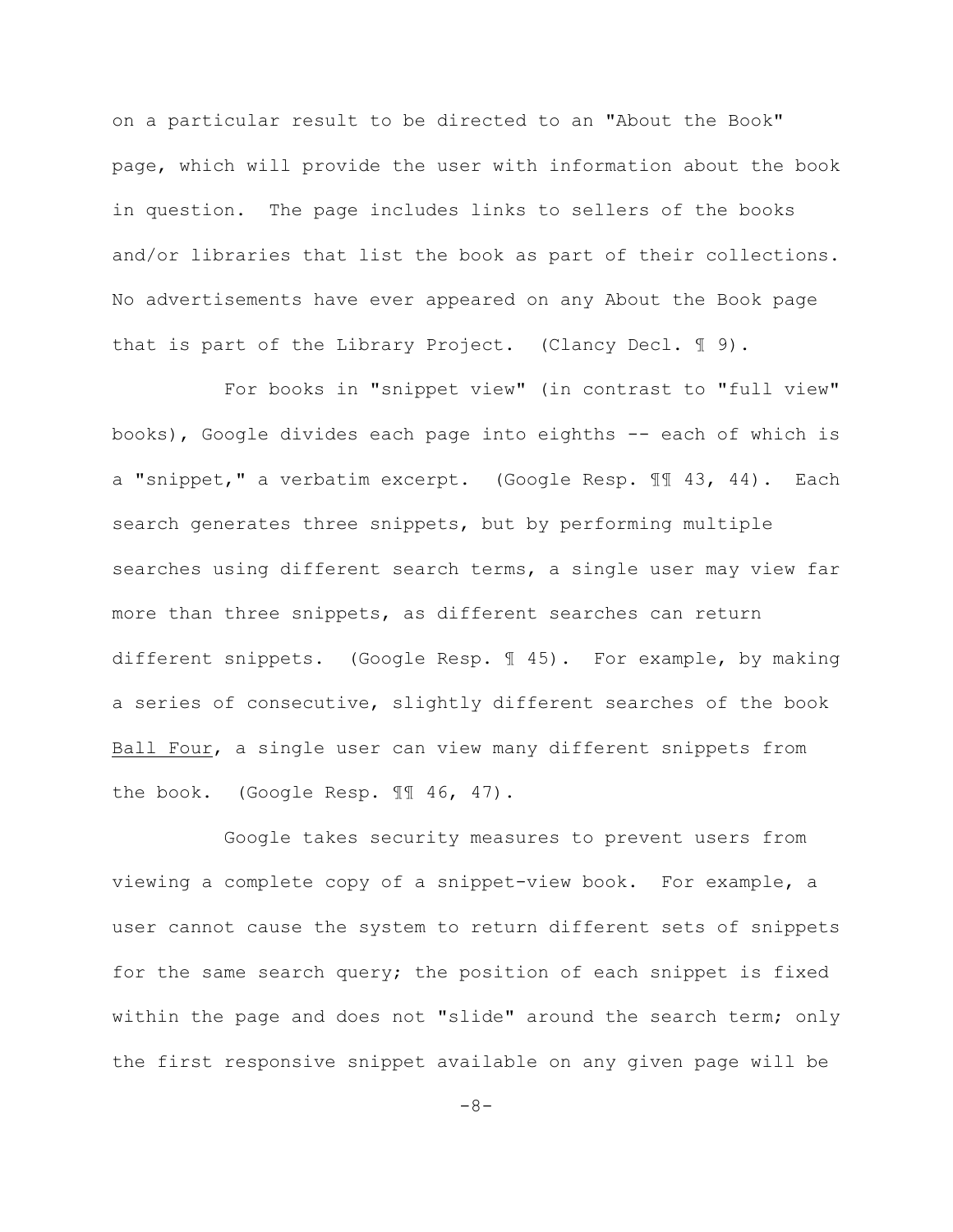returned in response to a query; one of the snippets on each page is "black-listed," meaning it will not be shown; and at least one out of ten entire pages in each book is black-listed. (Google Resp. ¶¶ 48-50; Pl. Resp. ¶¶ 35, 37-40). An "attacker" who tries to obtain an entire book by using a physical copy of the book to string together words appearing in successive passages would be able to obtain at best a patchwork of snippets that would be missing at least one snippet from every page and 10% of all pages. (Pl. Resp. ¶ 41). In addition, works with text organized in short "chunks," such as dictionaries, cookbooks, and books of haiku, are excluded from snippet view. (Pl. Resp.  $\mathbb{I}$  42).

# **4. The Benefits of the Library Project and Google Books**

The benefits of the Library Project are many. First, Google Books provides a new and efficient way for readers and researchers to find books. (See, e.g., Clancy Decl. Ex. G). It makes tens of millions of books searchable by words and phrases. It provides a searchable index linking each word in any book to all books in which that word appears. (Clancy Decl.  $\mathbb{I}$  7). Google Books has become an essential research tool, as it helps librarians identify and find research sources, it makes the process of interlibrary lending more efficient, and it

$$
-\,9\,-
$$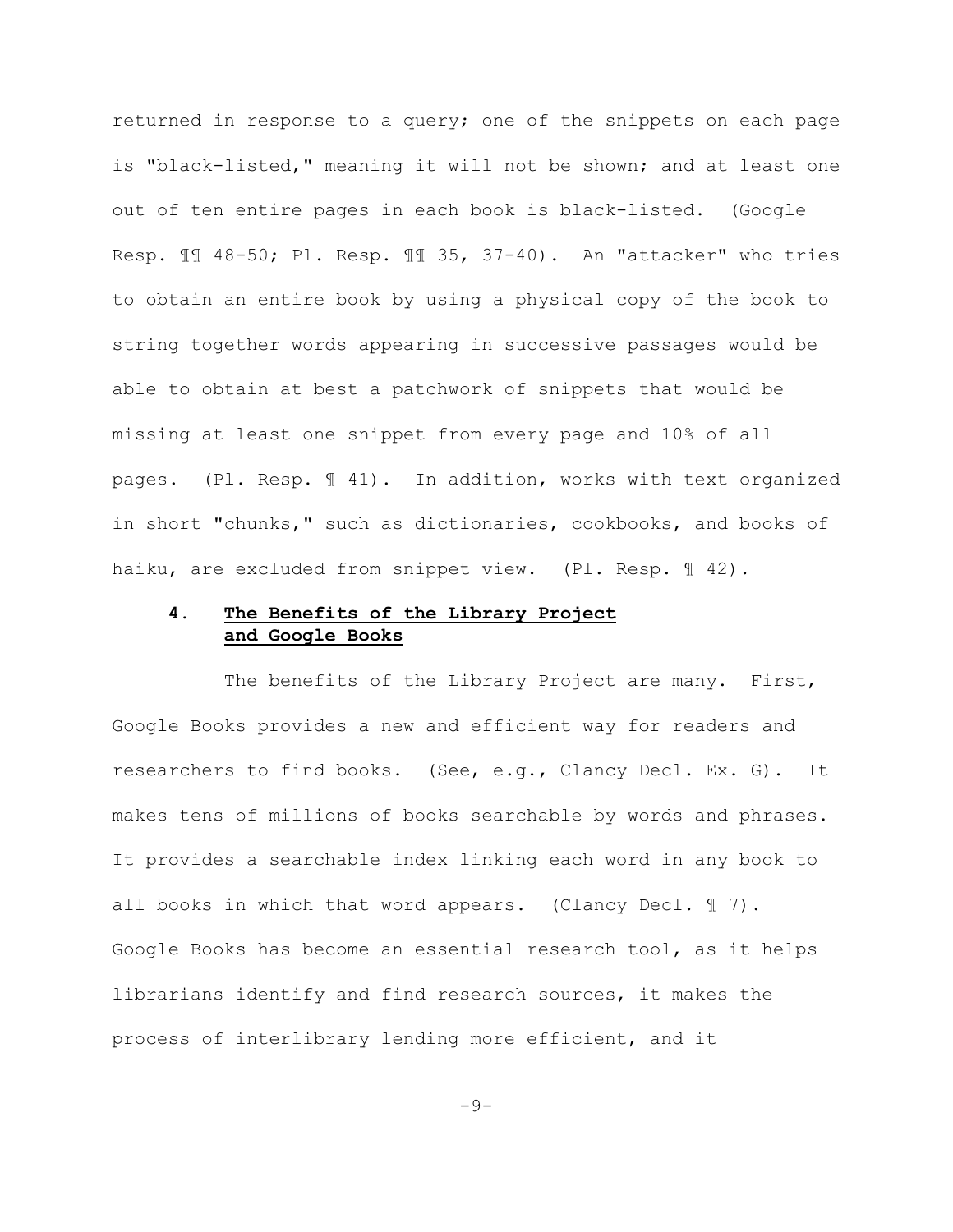facilitates finding and checking citations. (Br. of Amici Curiae American Library Ass'n et al. at 4-7 (Doc. No. 1048)). Indeed, Google Books has become such an important tool for researchers and librarians that it has been integrated into the educational system -- it is taught as part of the information literacy curriculum to students at all levels. (Id. at 7).

Second, in addition to being an important reference tool, Google Books greatly promotes a type of research referred to as "data mining" or "text mining." (Br. of Digital Humanities and Law Scholars as Amici Curiae at 1 (Doc. No. 1052)). Google Books permits humanities scholars to analyze massive amounts of data -- the literary record created by a collection of tens of millions of books. Researchers can examine word frequencies, syntactic patterns, and thematic markers to consider how literary style has changed over time. (Id. at 8-9; Clancy Decl. ¶ 15). Using Google Books, for example, researchers can track the frequency of references to the United States as a single entity ("the United States is") versus references to the United States in the plural ("the United States are") and how that usage has changed over time. (Id. at 7). The ability to determine how often different words or phrases appear in books at different times "can provide insights about fields as diverse as

 $-10-$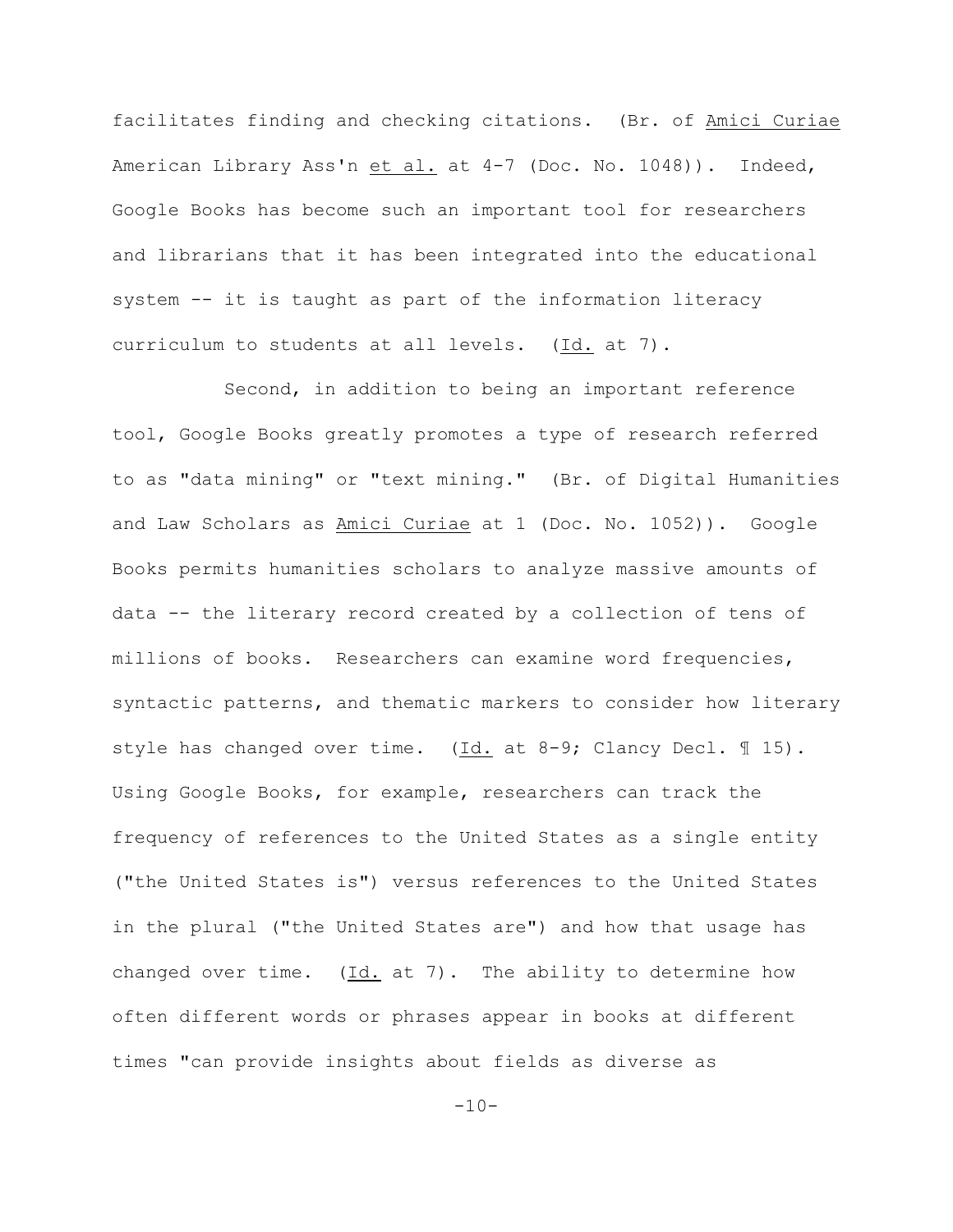lexicography, the evolution of grammar, collective memory, the adoption of technology, the pursuit of fame, censorship, and historical epidemiology." Jean-Baptiste Michel et al., Quantitative Analysis of Culture Using Millions of Digitized Books, 331 Science 176, 176 (2011) (Clancy Decl. Ex. H).

Third, Google Books expands access to books. In particular, traditionally underserved populations will benefit as they gain knowledge of and access to far more books. Google Books provides print-disabled individuals with the potential to search for books and read them in a format that is compatible with text enlargement software, text-to-speech screen access software, and Braille devices. Digitization facilitates the conversion of books to audio and tactile formats, increasing access for individuals with disabilities. (Letter from Marc Maurer, President of the National Federation for the Blind, to J. Michael McMahon, Office of the Clerk (Jan. 19, 2010) (Doc. No. 858)). Google Books facilitates the identification and access of materials for remote and underfunded libraries that need to make efficient decisions as to which resources to procure for their own collections or through interlibrary loans. (Br. of Amici Curiae American Library Ass'n at 5-6).

-11-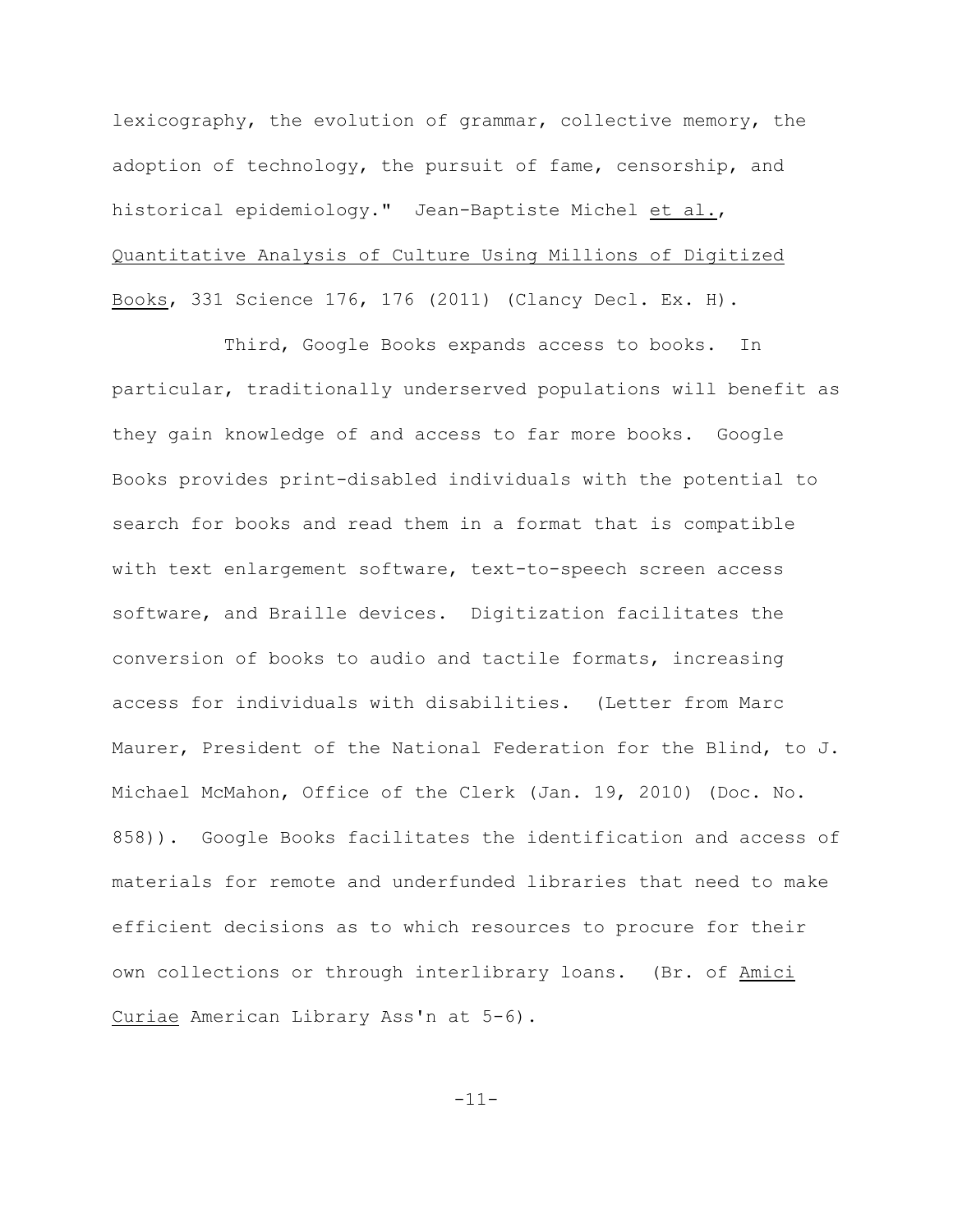Fourth, Google Books helps to preserve books and give them new life. Older books, many of which are out-of-print books that are falling apart buried in library stacks, are being scanned and saved. See Authors Guild v. Google Inc., 770 F. Supp. 2d 666, 670 (S.D.N.Y. 2011). These books will now be available, at least for search, and potential readers will be alerted to their existence.

Finally, by helping readers and researchers identify books, Google Books benefits authors and publishers. When a user clicks on a search result and is directed to an "About the Book" page, the page will offer links to sellers of the book and/or libraries listing the book as part of their collections. (Clancy Decl. 19). The About the Book page for Ball Four, for example, provides links to Amazon.com, Barnes&Noble.com, Books-A-Million, and IndieBound. (See Def. Mem. at 9). A user could simply click on any of these links to be directed to a website where she could purchase the book. Hence, Google Books will generate new audiences and create new sources of income.

As <u>amici</u> observe: "Thanks to . . . [Google Books], librarians can identify and efficiently sift through possible research sources, amateur historians have access to a wealth of previously obscure material, and everyday readers and researchers

-12-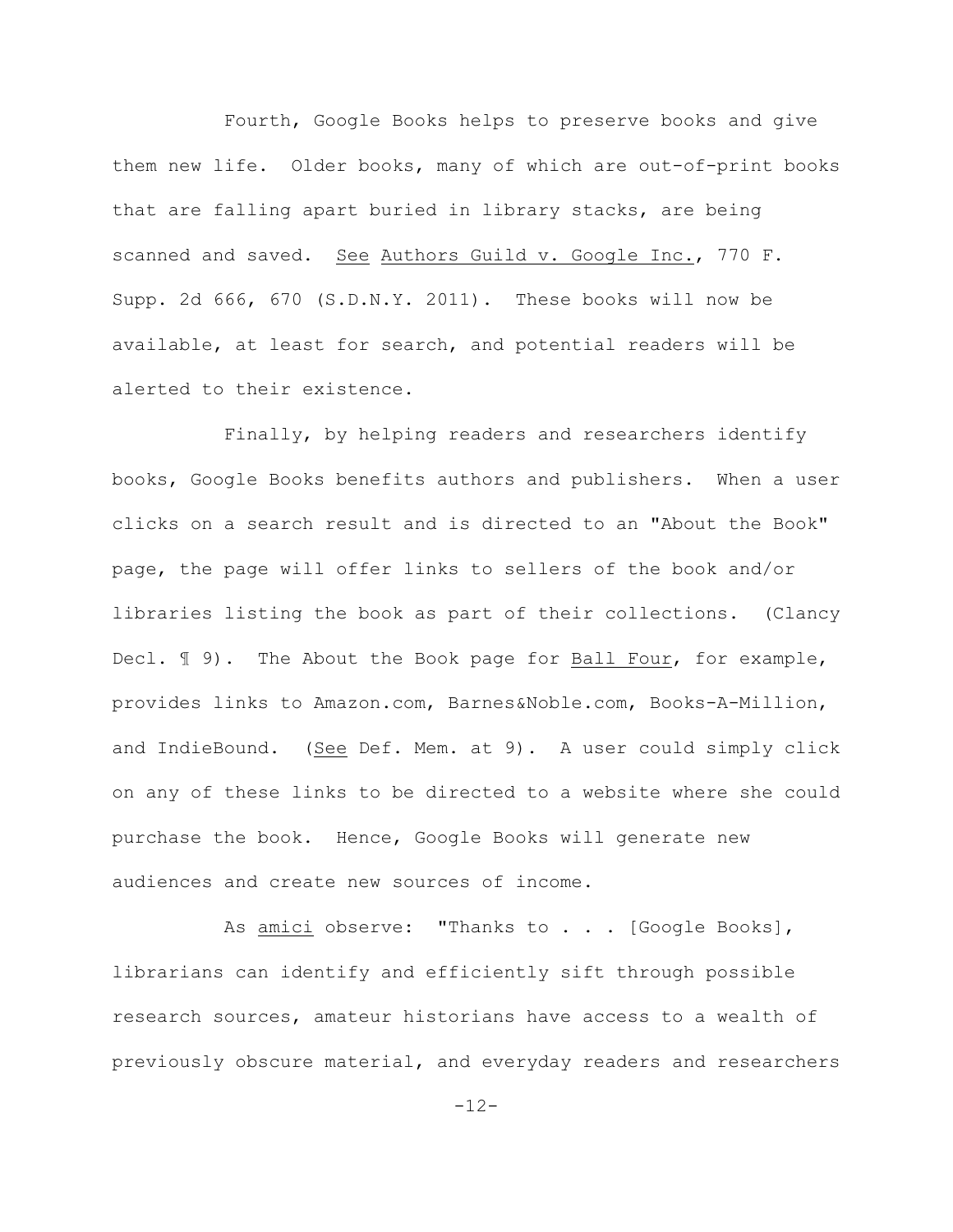can find books that were once buried in research library archives." (Br. of Amici Curiae American Library Ass'n at 3).

## **B. Procedural History**

Plaintiffs commenced this action on September 20, 2005, alleging, inter alia, that Google committed copyright infringement by scanning copyrighted books and making them available for search without permission of the copyright holders. From the outset, Google's principal defense was fair use under § 107 of the Copyright Act, 17 U.S.C. § 107.

After extensive negotiations, the parties entered into a proposed settlement resolving plaintiffs' claims on a classwide basis. On March 22, 2011, I issued an opinion rejecting the proposed settlement on the grounds that it was not fair, adequate, and reasonable. Authors Guild v. Google Inc., 770 F. Supp. 2d 666 (S.D.N.Y. 2011).

Thereafter, the parties engaged in further settlement discussions, but they were unable to reach agreement. The parties proposed and I accepted a schedule that called for the filing of plaintiffs' class certification motion, the completion of discovery, and then the filing of summary judgment motions. (See 9/16/11 Order (Doc. No. 982)). Plaintiffs filed a fourth amended class action complaint (the "Complaint") on October 14,

-13-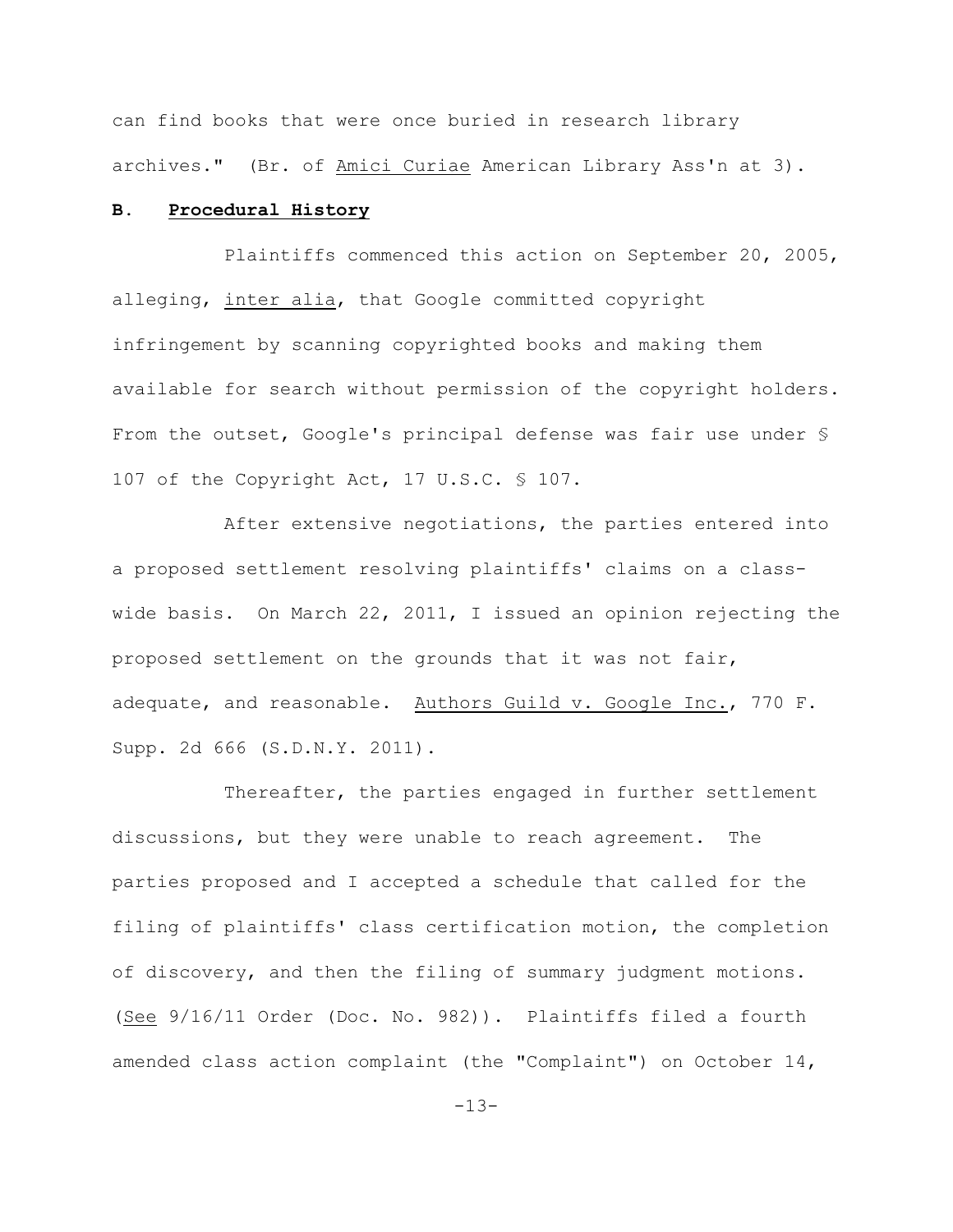2011. (Doc. No. 985). While the dates in the schedule were subsequently extended, the sequence of events was retained, with the class certification motion to precede the summary judgment motions, and adding dates for Google's filing of a motion to dismiss the Authors Guild's claims. (See, e.g., 1/17/12 Order (Doc. No. 996); 3/28/12 Order (Doc. No. 1007)).

Plaintiffs filed their class certification motion and Google filed its motion to dismiss the Authors Guild's claims. On May 31, 2012, I issued an opinion denying Google's motion to dismiss and granting the individual plaintiffs' motion for class certification. Authors Guild v. Google Inc., 282 F.R.D. 384 (S.D.N.Y. 2012).

On June 9, 2012, I issued an order re-setting the briefing schedule for the summary judgment motions. (6/19/12 Order (Doc. No. 1028)). The parties thereafter filed the instant cross-motions for summary judgment. Before the motions were fully submitted, however, the Second Circuit issued an order on September 17, 2012, staying these proceedings pending an interlocutory appeal by Google from my decision granting class certification. (9/17/12 Order (Doc. No. 1063)).

On July 1, 2013, without deciding the merits of the appeal, the Second Circuit vacated my class certification

 $-14-$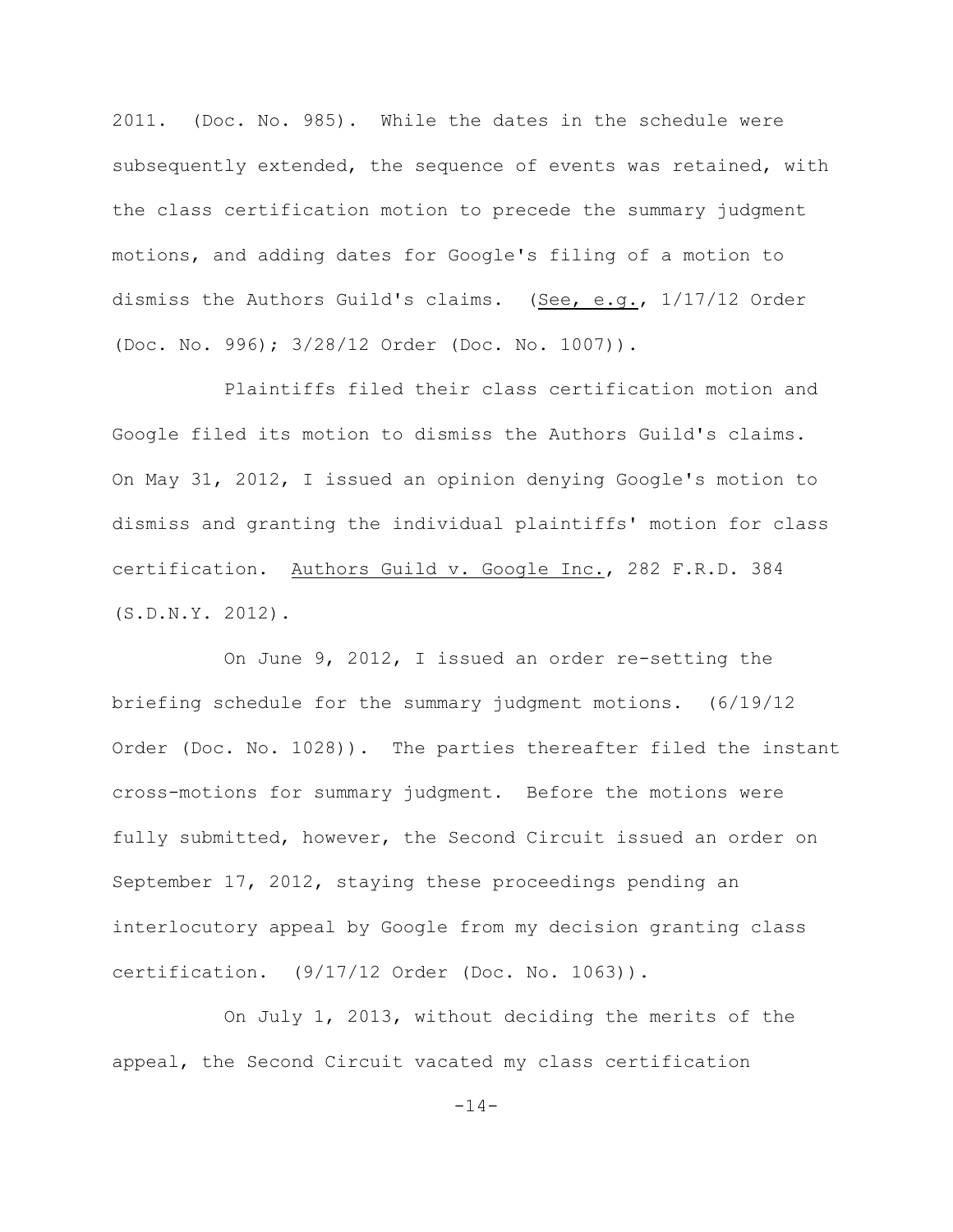decision, concluding that "resolution of Google's fair use defense in the first instance will necessarily inform and perhaps moot our analysis of many class certification issues." Authors Guild, Inc. v. Google Inc., 721 F.3d 132, 134 (2d Cir. 2013). The Second Circuit remanded the case "for consideration of the fair use issues." Id. at 135.

On remand, the parties completed the briefing of the summary judgment motions. I heard oral argument on September 23, 2013. I now rule on the motions.

#### **DISCUSSION**

For purposes of these motions, I assume that plaintiffs have established a prima facie case of copyright infringement against Google under 17 U.S.C. § 106. See Feist Publ'ns, Inc. v. Rural Tel. Serv. Co., 499 U.S. 340, 361 (1991). Google has digitally reproduced millions of copyrighted books, including the individual plaintiffs' books, maintaining copies for itself on its servers and backup tapes. See 17 U.S.C. § 106(1) (prohibiting unauthorized reproduction). Google has made digital copies available for its Library Project partners to download. See 17 U.S.C. § 106(3) (prohibiting unauthorized distribution). Google has displayed snippets from the books to the public. See 17 U.S.C. § 106(5) (prohibiting unauthorized display). Google

 $-15-$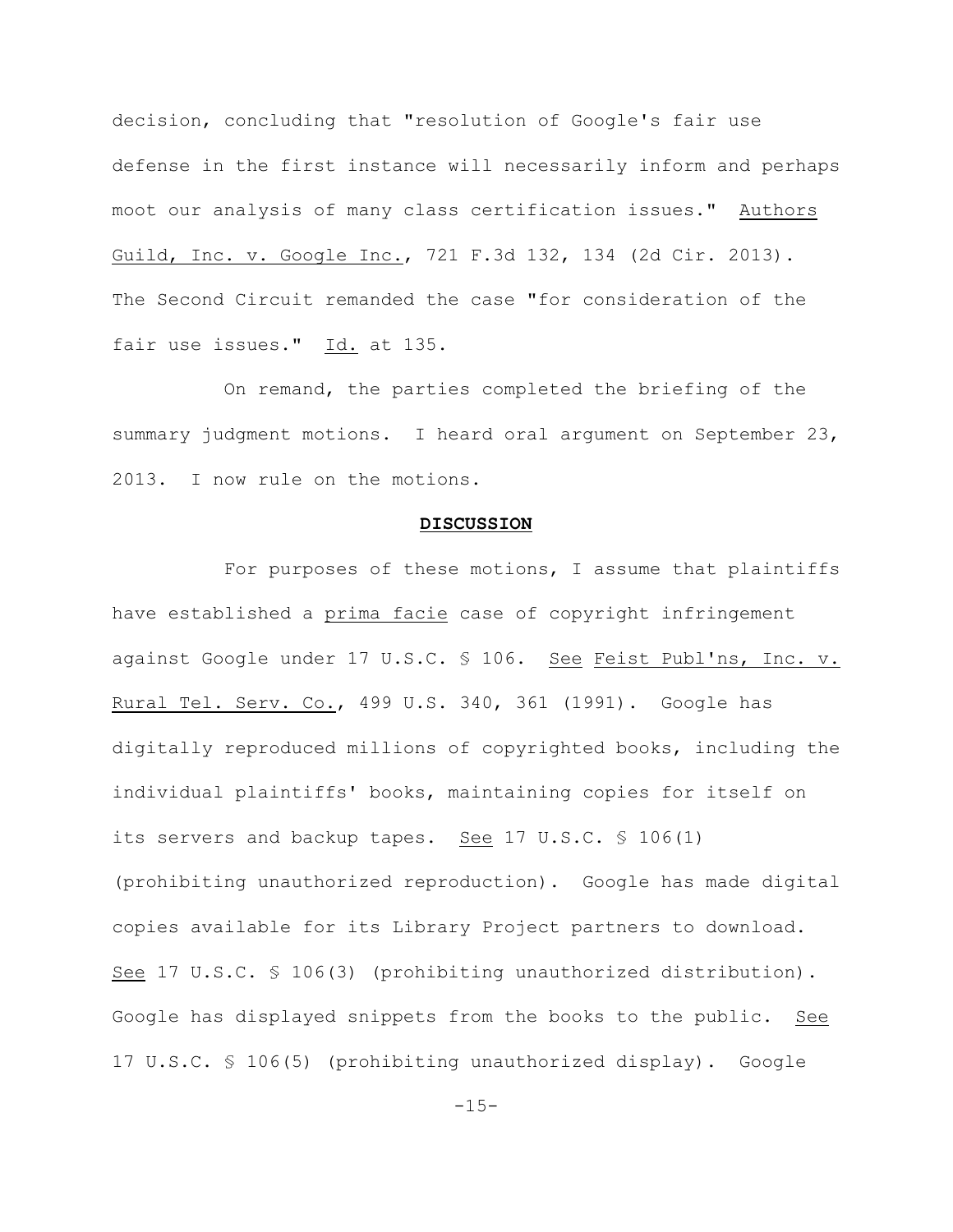has done all of this, with respect to in-copyright books in the Library Project, without license or permission from the copyright owners. The sole issue now before the Court is whether Google's use of the copyrighted works is "fair use" under the copyright laws. For the reasons set forth below, I conclude that it is.

#### **A. Applicable Law**

Fair use is a defense to a claim of copyright infringement. The doctrine permits the fair use of copyrighted works "to fulfill copyright's very purpose, '[t]o promote the Progress of Science and useful Arts.'" Campbell v. Acuff-Rose Music, Inc., 510 U.S. 569, 575 (1994) (quoting U.S. Const., Art. I, § 8, cl. 8)); accord Cariou v. Prince, 714 F.3d 694, 705 (2d Cir. 2013). Copyright law seeks to achieve that purpose by providing sufficient protection to authors and inventors to stimulate creative activity, while at the same time permitting others to utilize protected works to advance the progress of the arts and sciences. See Eldred v. Ashcroft, 537 U.S. 186, 212 (2003); Blanch v. Koons, 467 F.3d 244, 250 (2d Cir. 2006); Hon. Pierre N. Leval, Toward a Fair Use Standard, 103 Harv. L. Rev. 1105, 1107-08 (1990). As the Supreme Court has held, "[f]rom the infancy of copyright protection, some opportunity for fair use of copyrighted materials has been thought necessary to fulfill

-16-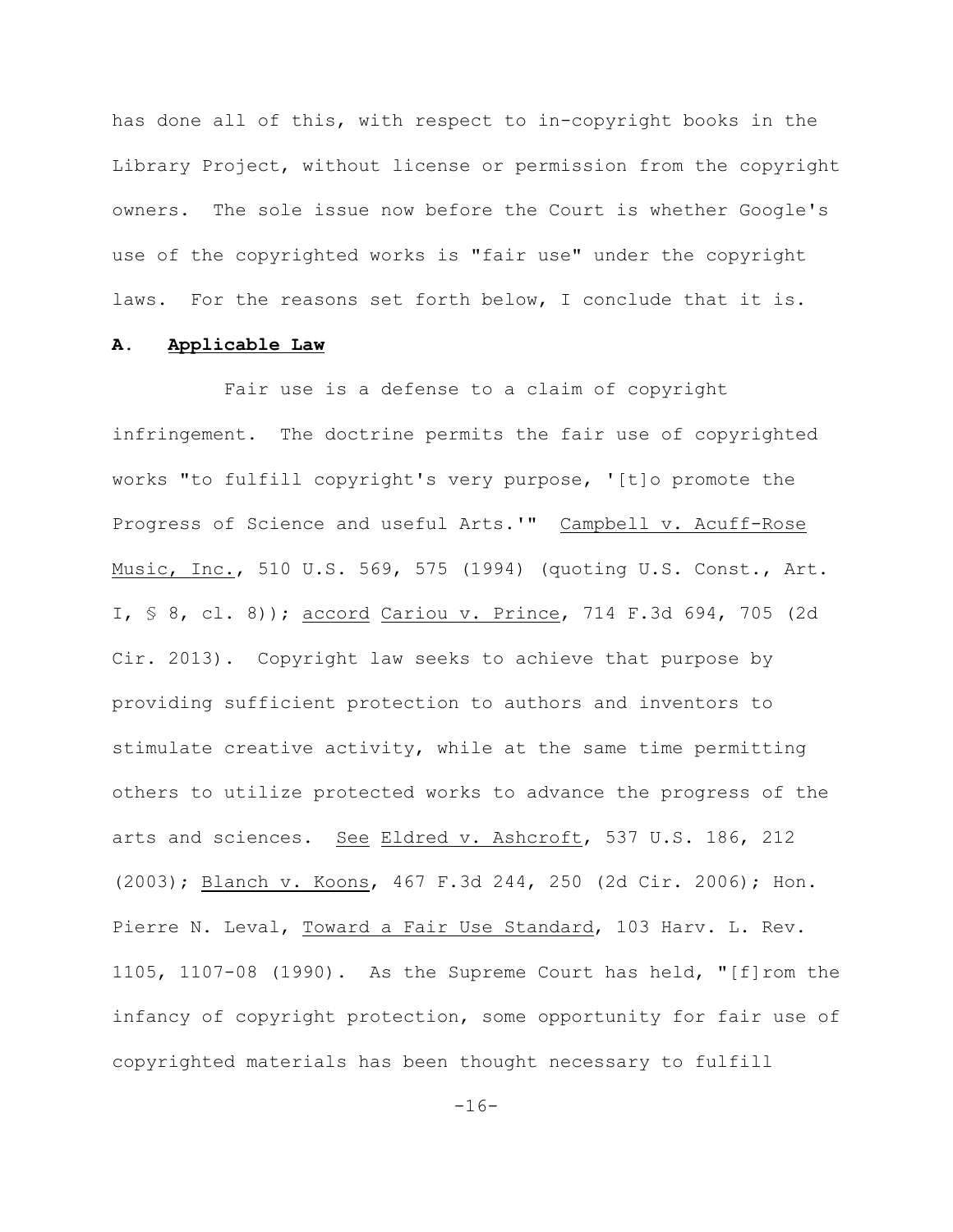copyright's very purpose." Campbell, 510 U.S. at 575; see also Harper & Row Publishers, Inc. v. Nation Enters., 471 U.S. 539, 560 (1985) (recognizing "the latitude for scholarship and comment traditionally afforded by fair use").

The fair use doctrine is codified in § 107 of the Copyright Act, which provides in relevant part as follows:

> [T] he fair use of a copyrighted work,  $\ldots$ for purposes such as criticism, comment, news reporting, teaching (including multiple copies for classroom use), scholarship, or research, is not an infringement of copyright. In determining whether the use made of a work in any particular case is a fair use the factors to be considered shall include --

> > (1) the purpose and character of the use, including whether such use is of a commercial nature or is for nonprofit educational purposes;

(2) the nature of the copyrighted work;

(3) the amount and substantiality of the portion used in relation to the copyrighted work as a whole; and

(4) the effect of the use upon the potential market for or value of the copyrighted work.

# 17 U.S.C. § 107.

The determination of fair use is "an open-ended and context-sensitive inquiry," Blanch v. Koons, 467 F.3d at 251, and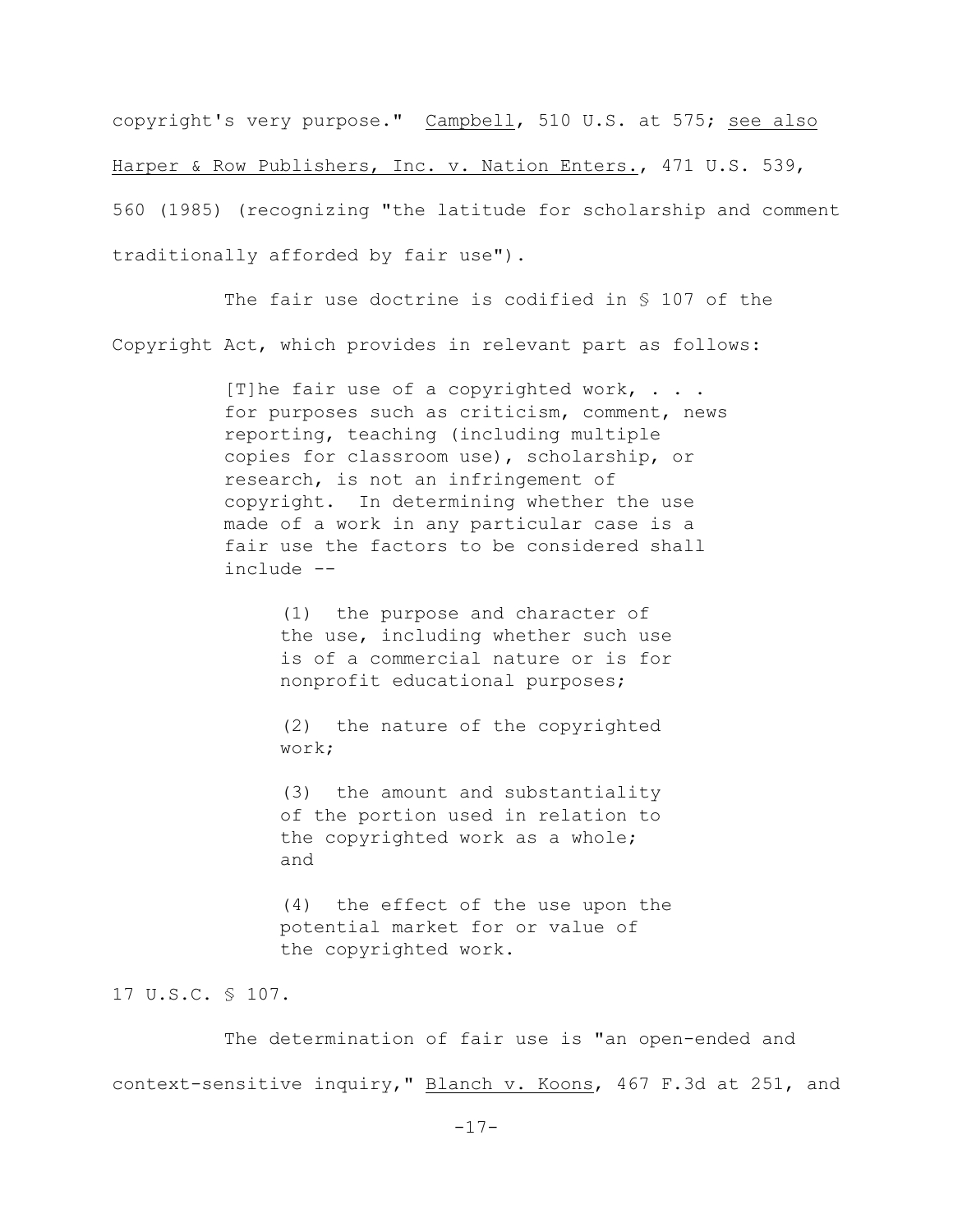thus the fair use doctrine calls for "case-by-case analysis," Campbell, 510 U.S. at 577; see also Harper & Row, 471 U.S. at 553. The four factors enumerated in the statute are non-exclusive and provide only "general guidance"; they are to be explored and weighed together, "in light of the purposes of copyright." Campbell, 510 U.S. at 578-79; Harper & Row, 471 U.S. at 560-61. As fair use is an affirmative defense to a claim of copyright infringement, the proponent carries the burden of proof as to all issues in dispute. Am. Geophysical Union v. Texaco Inc., 60 F.3d 913, 918 (2d Cir. 1994); see also Campbell, 510 U.S. at 590.

A key consideration is whether, as part of the inquiry into the first factor, the use of the copyrighted work is "transformative," that is, whether the new work merely "supersedes" or "supplants" the original creation, or whether it:

> instead adds something new, with a further purpose or different character, altering the first with new expression, meaning, or message; it asks, in other words, whether and to what extent the new work is "transformative."

Campbell, 510 U.S. at 579 (quoting Leval, Toward a Fair Use Standard, 103 Harv. L. Rev. at 1111); accord Bill Graham Archives v. Dorling Kindersley Ltd., 448 F.3d 605, 608 (2d Cir. 2006)

-18-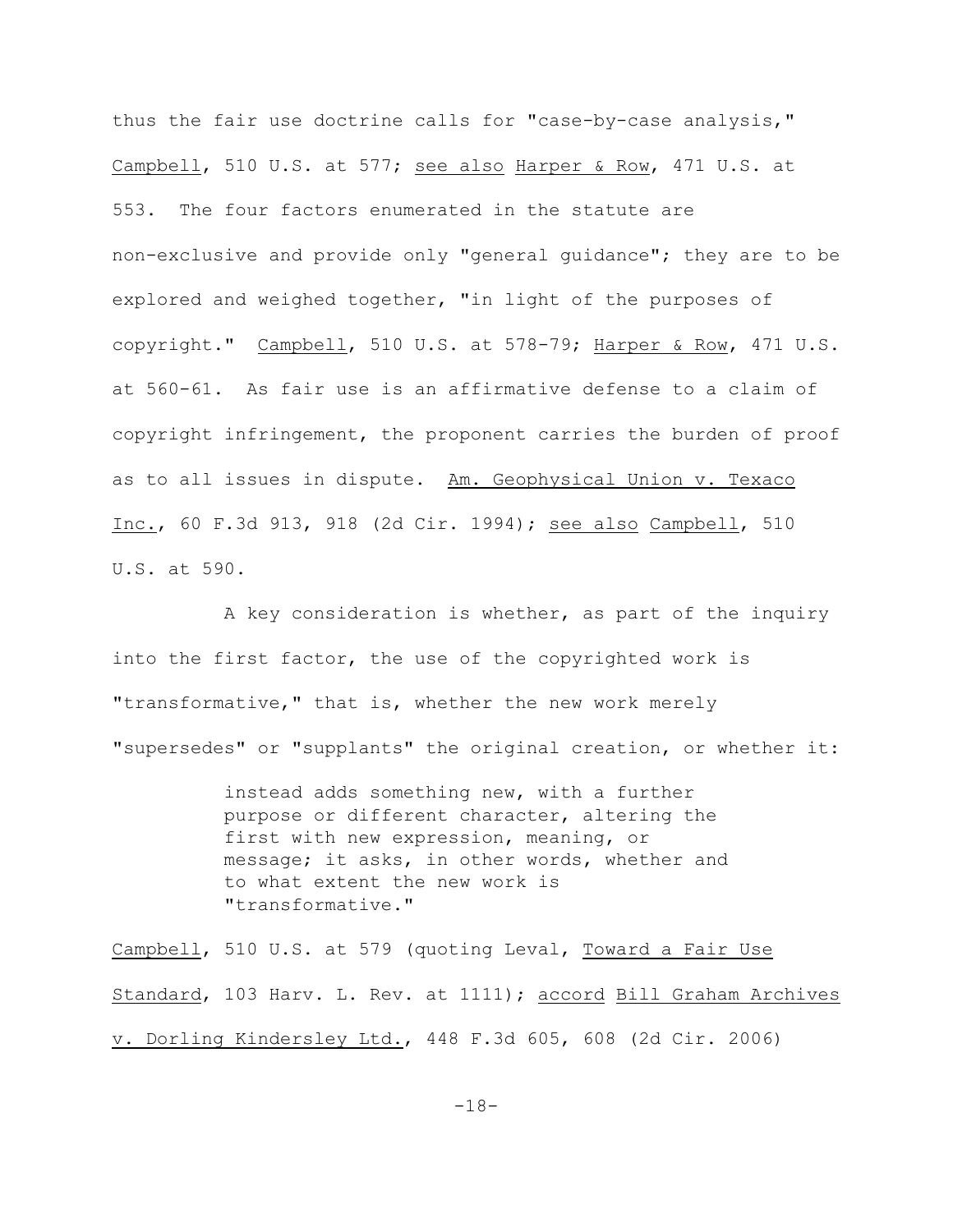("Most important to the court's analysis of the first factor is 'transformative' nature of the work."); Am. Geophysical Union, 60 F.3d at 923. Although transformative use is not "absolutely necessary" to a finding of fair use, "the goal of copyright, to promote science and the arts, is generally furthered by the creation of transformative works." Campbell, 510 U.S. at 579.

### **B. Application**

I discuss each of the four factors separately, and I then weigh them together.

#### **1. Purpose and Character of Use**

The first factor is "the purpose and character of the use, including whether such use is of a commercial nature or is for nonprofit educational purposes." 17 U.S.C. § 107(1).

Google's use of the copyrighted works is highly transformative. Google Books digitizes books and transforms expressive text into a comprehensive word index that helps readers, scholars, researchers, and others find books. Google Books has become an important tool for libraries and librarians and cite-checkers as it helps to identify and find books. The use of book text to facilitate search through the display of snippets is transformative. See Perfect 10, Inc. v. Amazon.com, Inc., 508 F.3d 1146, 1168 (9th Cir. 2007) (holding that use of

-19-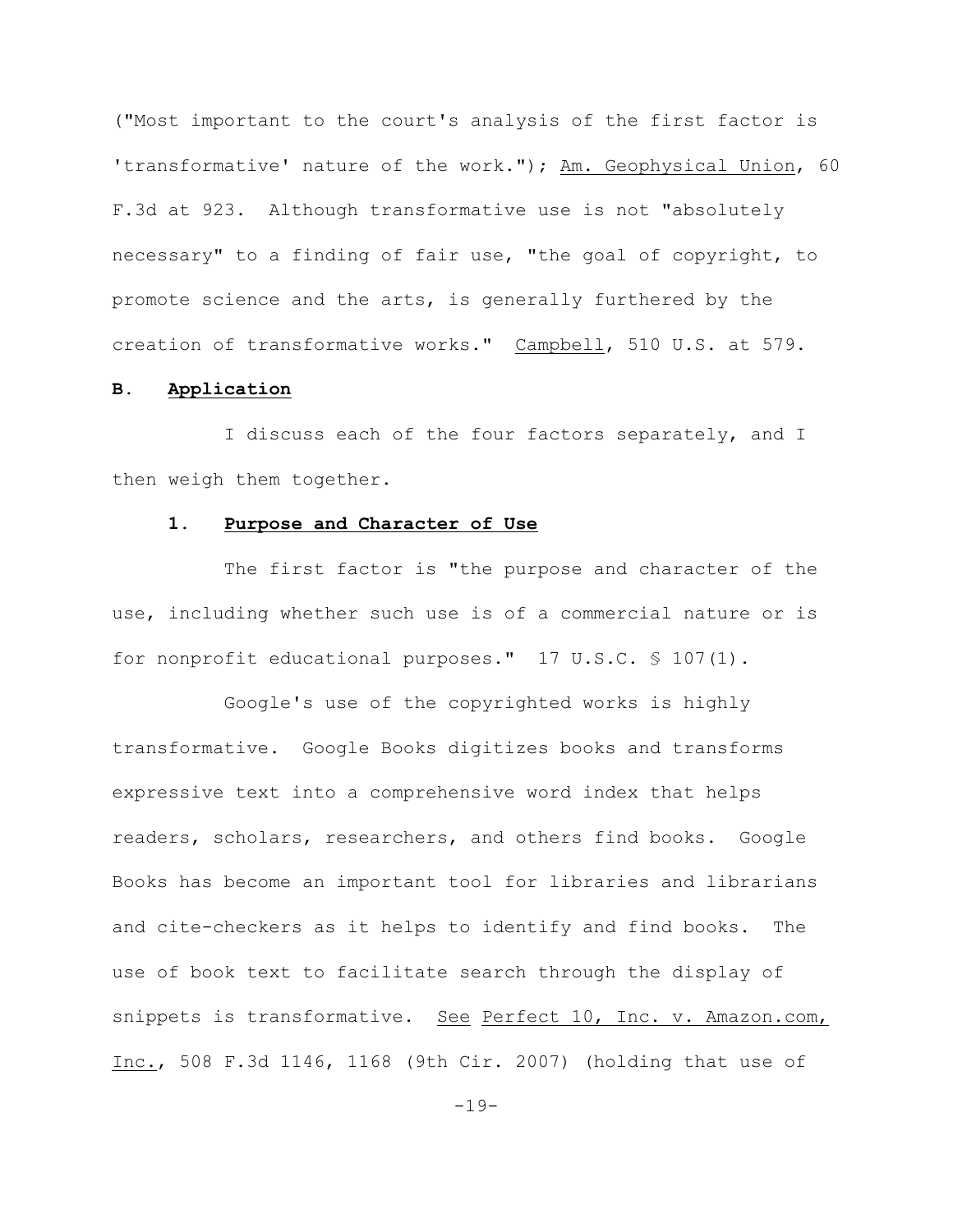works -- "thumbnail images," including copyrighted photographs -- to facilitate search was "transformative"); Kelly v. Arriba Soft Corp., 336 F.3d 811 (9th Cir. 2003) (same); see also Bill Graham Archives, 448 F.3d at 609-11 (holding that display of images of posters in 480-page cultural history of the Grateful Dead was transformative, explaining that "[w]hile the small size [of the images of the posters] is sufficient to permit readers to recognize the historial significance of the posters, it is inadequate to offer more than a glimpse of their expressive value"). The display of snippets of text for search is similar to the display of thumbnail images of photographs for search or small images of concert posters for reference to past events, as the snippets help users locate books and determine whether they may be of interest. Google Books thus uses words for a different purpose -- it uses snippets of text to act as pointers directing users to a broad selection of books.

Similarly, Google Books is also transformative in the sense that it has transformed book text into data for purposes of substantive research, including data mining and text mining in new areas, thereby opening up new fields of research. Words in books are being used in a way they have not been used before. Google Books has created something new in the use of book

 $-20-$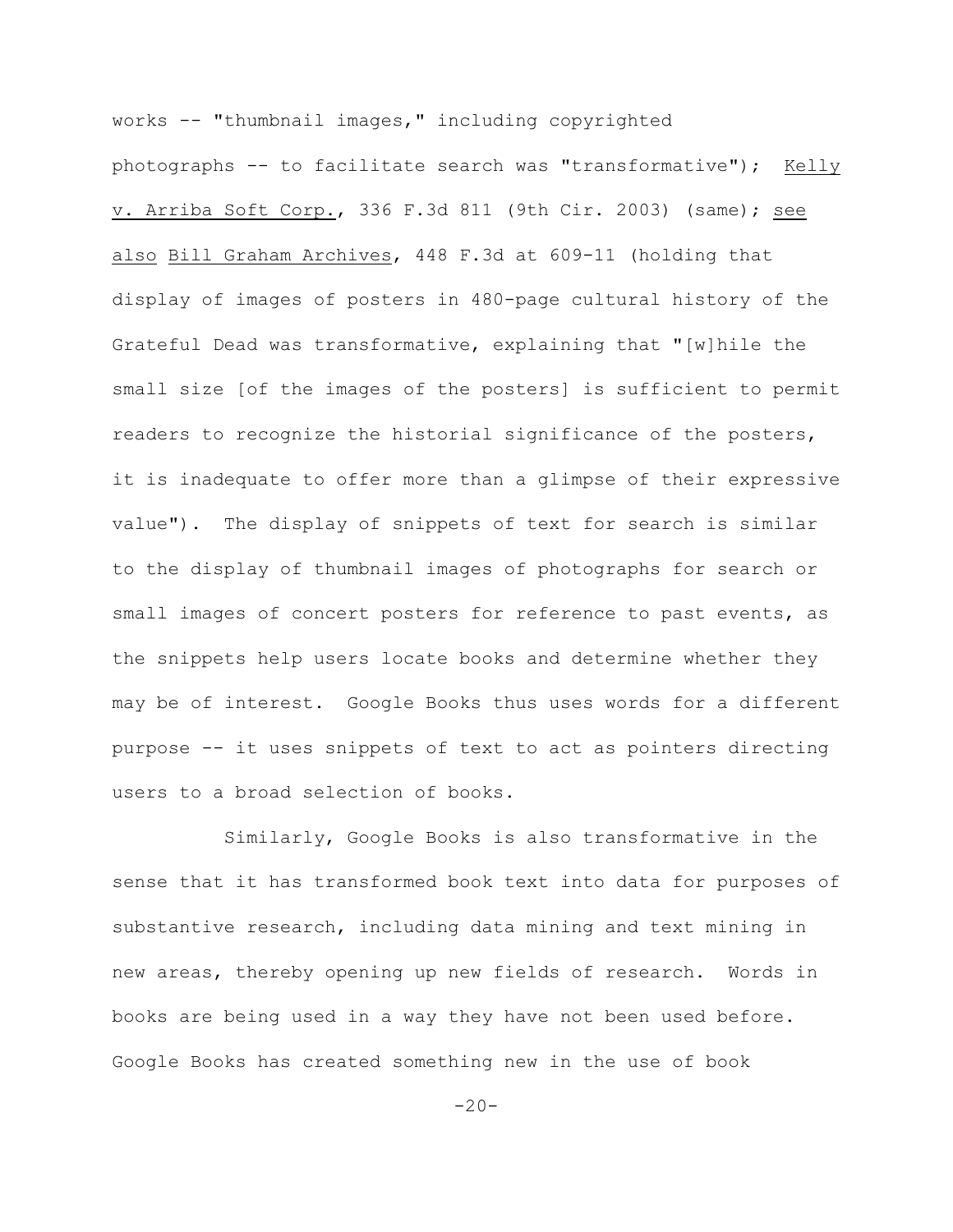text -- the frequency of words and trends in their usage provide substantive information.

Google Books does not supersede or supplant books because it is not a tool to be used to read books. Instead, it "adds value to the original" and allows for "the creation of new information, new aesthetics, new insights and understandings." Leval, Toward a Fair Use Standard, 103 Harv. L. Rev. at 1111. Hence, the use is transformative.

It is true, of course, as plaintiffs arque, that Google is a for-profit entity and Google Books is largely a commercial enterprise. The fact that a use is commercial "tends to weigh against a finding of fair use." Harper & Row, 471 U.S. at 562; accord Campbell, 510 U.S. at 585. On the other hand, fair use has been found even where a defendant benefitted commercially from the unlicensed use of copyrighted works. See, e.g., Blanch, 467 F.3d at 253; Bill Graham Archives, 448 F.3d at 612. See also Castle Rock Entm't, Inc. v. Carol Publ'g Grp., Inc., 150 F.3d 132, 142 (2d Cir. 1998) (observing that Second Circuit does "not give much weight to the fact that the secondary use was for commercial gain"). Here, Google does not sell the scans it has made of books for Google Books; it does not sell the snippets that it displays; and it does not run ads on the About the Book

-21-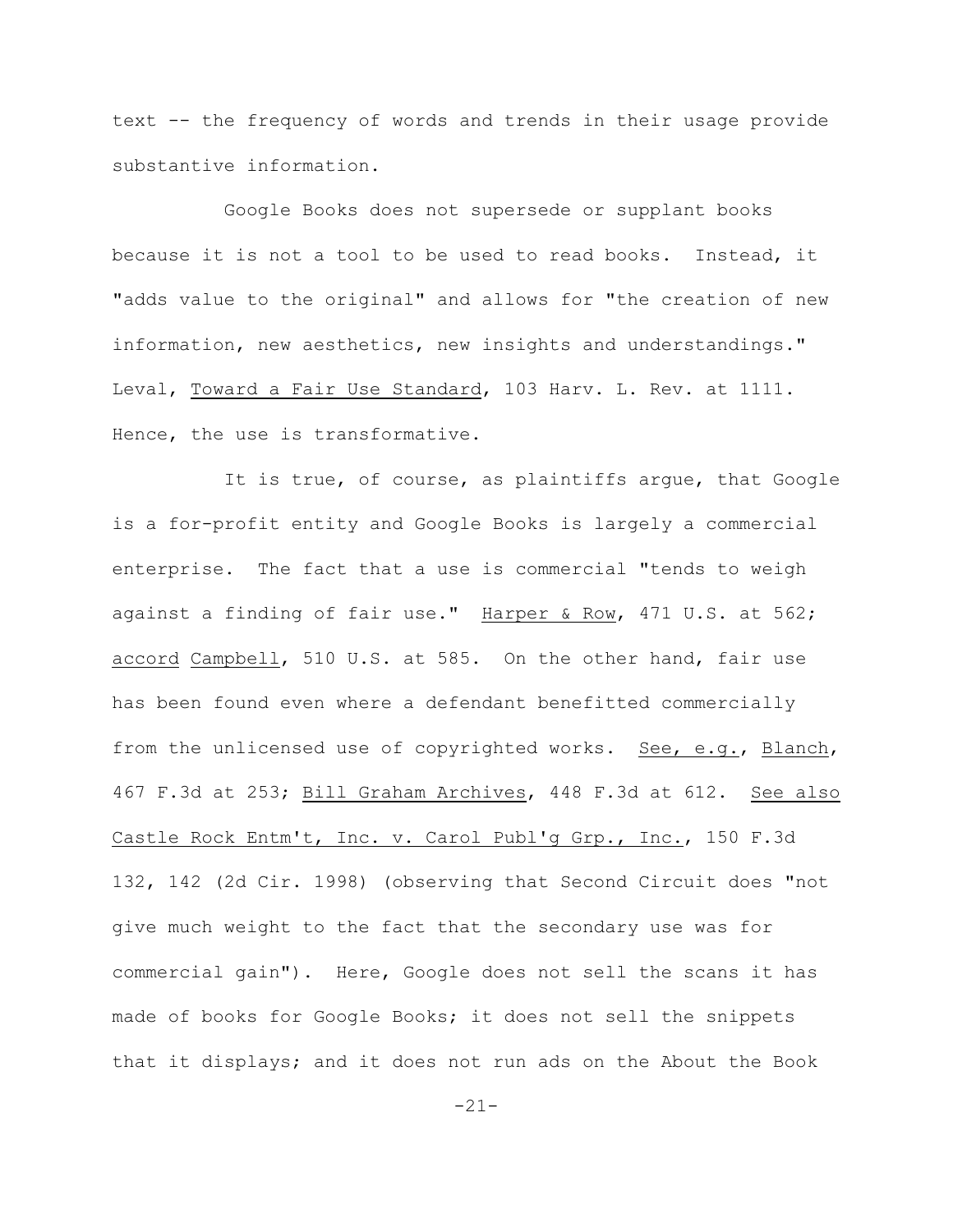pages that contain snippets. It does not engage in the direct commercialization of copyrighted works. See 17 U.S.C. § 107(1). Google does, of course, benefit commercially in the sense that users are drawn to the Google websites by the ability to search Google Books. While this is a consideration to be acknowledged in weighing all the factors, even assuming Google's principal motivation is profit, the fact is that Google Books serves several important educational purposes.

Accordingly, I conclude that the first factor strongly favors a finding of fair use.

# **2. Nature of Copyrighted Works**

The second factor is "the nature of the copyrighted work." 17 U.S.C.  $\frac{1}{2}$  107(2).<sup>4</sup> Here, the works are books -- all types of published books, fiction and non-fiction, in-print and out-of-print. While works of fiction are entitled to greater copyright protection, Stewart v. Abend, 495 U.S. 207, 237 (1990), here the vast majority of the books in Google Books are non-fiction. Further, the books at issue are published and

<sup>&</sup>lt;sup>4</sup> The parties agree that the second factor plays little role in the ultimate fair use determination. (Pl. Mem. at 36 n.18 (Doc. No. 1050); Def. Mem. at 25). See On Davis v. Gap, Inc., 246 F.3d 152, 175 (2d Cir. 2001) ("The second statutory factor, the nature of the copyrighted work, is rarely found to be determinative.") (internal citation omitted).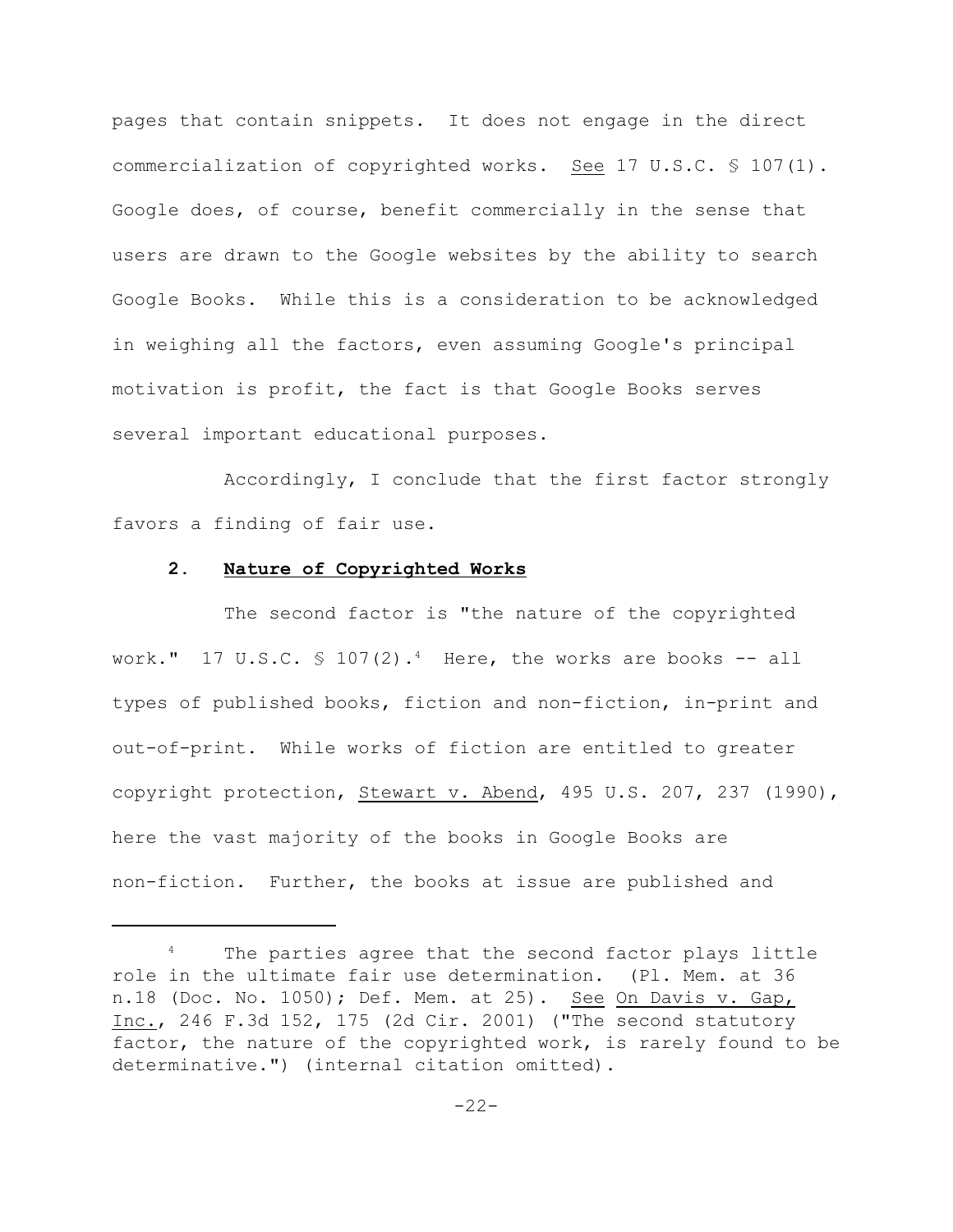available to the public. These considerations favor a finding of fair use. See Arica Inst., Inc. v. Palmer, 970 F.2d 1067, 1078 (2d Cir. 1992) ("Whether or not a work is published is critical to its nature under factor two because the scope of fair use is narrower with respect to unpublished works.") (quoting New Era Publ'ns Intern., ApS v. Carol Publ'g Grp., 904 F.2d 152, 157 (2d Cir. 1990) (internal quotation marks ommitted)).

#### **3. Amount and Substantiality of Portion Used**

The third factor is "the amount and substantiality of the portion used in relation to the copyrighted work as a whole**."**  17 U.S.C. § 107(3). Google scans the full text of books -- the entire books -- and it copies verbatim expression. On the other hand, courts have held that copying the entirety of a work may still be fair use. See, e.g., Sony Corp. of Am. v. Universal City Studios, Inc., 464 U.S. 417, 449-50 (1984); Bill Graham Archives, 448 F.3d at 613 ("copying the entirety of a work is sometimes necessary to make a fair use of the image"). Here, as one of the keys to Google Books is its offering of full-text search of books, full-work reproduction is critical to the functioning of Google Books. Significantly, Google limits the amount of text it displays in response to a search.

 $-23-$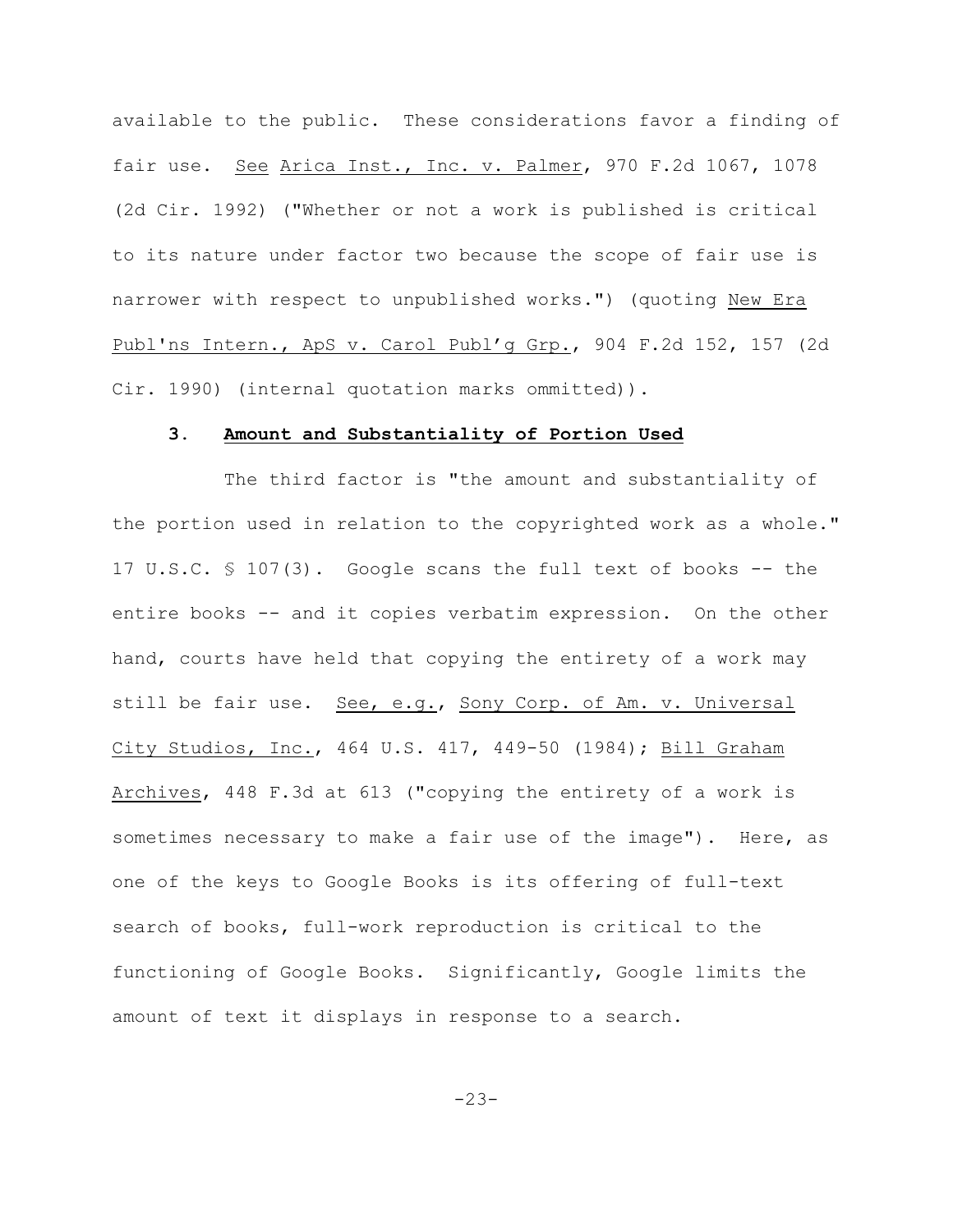On balance, I conclude that the third factor weighs slightly against a finding of fair use.

#### **4. Effect of Use Upon Potential Market or Value**

The fourth factor is "the effect of the use upon the potential market for or value of the copyrighted work." 17 U.S.C. § 107(4). Here, plaintiffs argue that Google Books will negatively impact the market for books and that Google's scans will serve as a "market replacement" for books. (Pl. Mem. at 41). It also argues that users could put in multiple searches, varying slightly the search terms, to access an entire book. (9/23/13 Tr. at 6).

Neither suggestion makes sense. Google does not sell its scans, and the scans do not replace the books. While partner libraries have the ability to download a scan of a book from their collections, they owned the books already -- they provided the original book to Google to scan. Nor is it likely that someone would take the time and energy to input countless searches to try and get enough snippets to comprise an entire book. Not only is that not possible as certain pages and snippets are blacklisted, the individual would have to have a copy of the book in his possession already to be able to piece the different snippets together in coherent fashion.

 $-24-$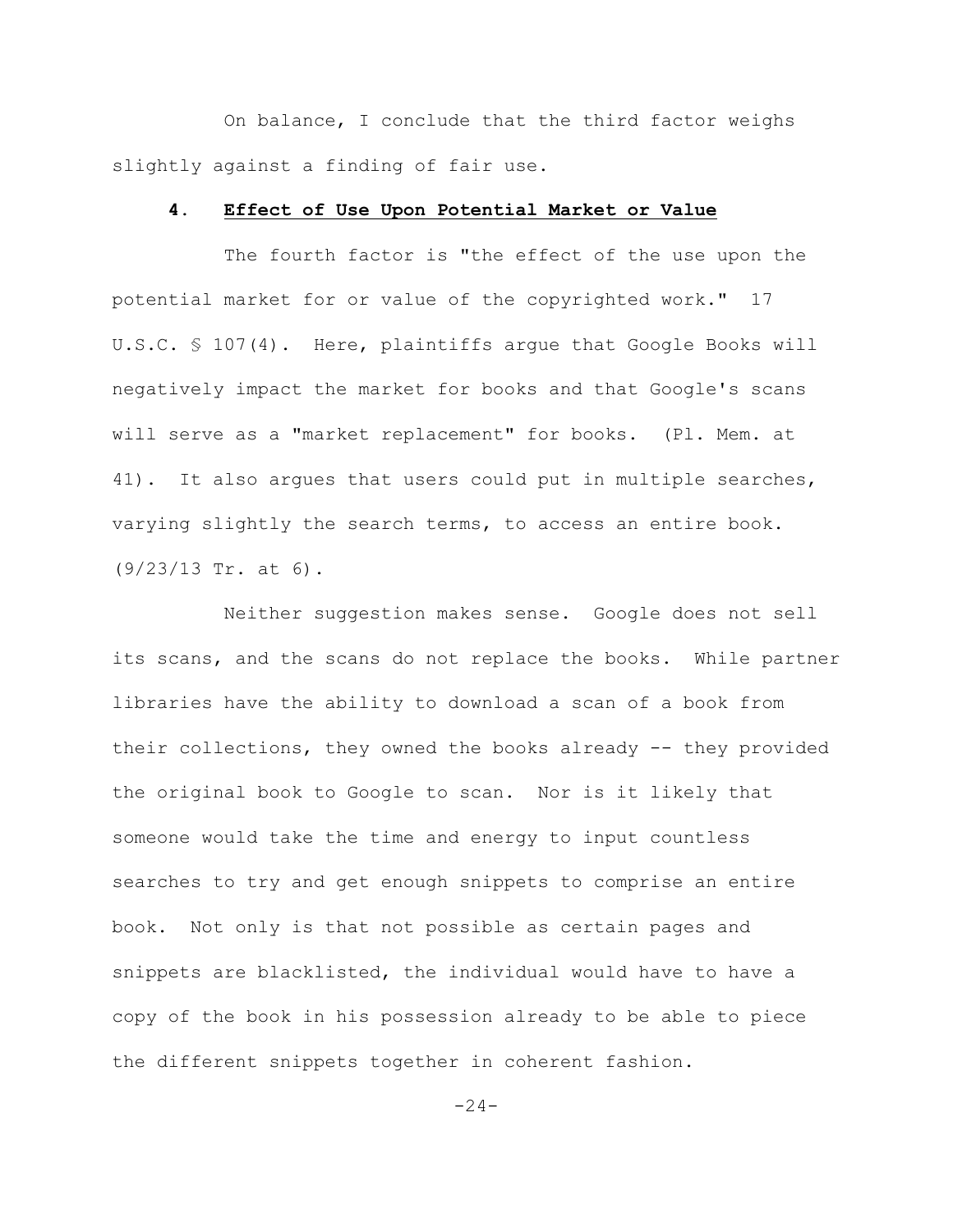To the contrary, a reasonable factfinder could only find that Google Books enhances the sales of books to the benefit of copyright holders. An important factor in the success of an individual title is whether it is discovered -- whether potential readers learn of its existence. (Harris Decl. ¶ 7 (Doc. No. 1039)). Google Books provides a way for authors' works to become noticed, much like traditional in-store book displays. (Id. at ¶¶ 14-15). Indeed, both librarians and their patrons use Google Books to identify books to purchase. (Br. of Amici Curiae American Library Ass'n at 8). Many authors have noted that online browsing in general and Google Books in particular helps readers find their work, thus increasing their audiences. Further, Google provides convenient links to booksellers to make it easy for a reader to order a book. In this day and age of on-line shopping, there can be no doubt but that Google Books improves books sales.

Hence, I conclude that the fourth factor weighs strongly in favor of a finding of fair use.

## **5. Overall Assessment**

Finally, the various non-exclusive statutory factors are to be weighed together, along with any other relevant considerations, in light of the purposes of the copyright laws.

 $-25-$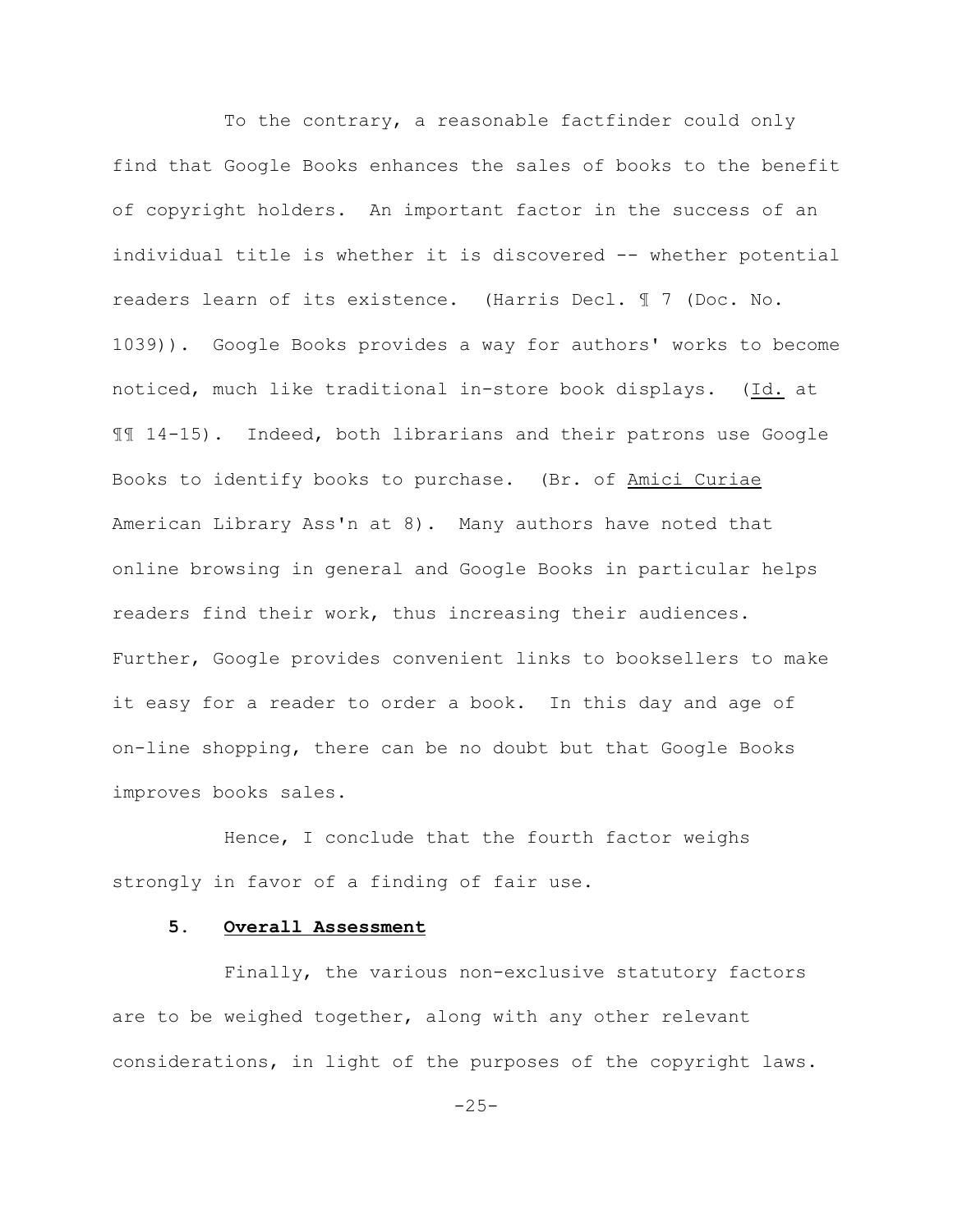In my view, Google Books provides significant public benefits. It advances the progress of the arts and sciences, while maintaining respectful consideration for the rights of authors and other creative individuals, and without adversely impacting the rights of copyright holders. It has become an invaluable research tool that permits students, teachers, librarians, and others to more efficiently identify and locate books. It has given scholars the ability, for the first time, to conduct full-text searches of tens of millions of books. It preserves books, in particular out-of-print and old books that have been forgotten in the bowels of libraries, and it gives them new life. It facilitates access to books for print-disabled and remote or underserved populations. It generates new audiences and creates new sources of income for authors and publishers. Indeed, all society benefits.

Similarly, Google is entitled to summary judgment with respect to plaintiffs' claims based on the copies of scanned books made available to libraries. Even assuming plaintiffs have demonstrated a prima facie case of copyright infringement, Google's actions constitute fair use here as well. Google provides the libraries with the technological means to make digital copies of books that they already own. The purpose of

 $-26-$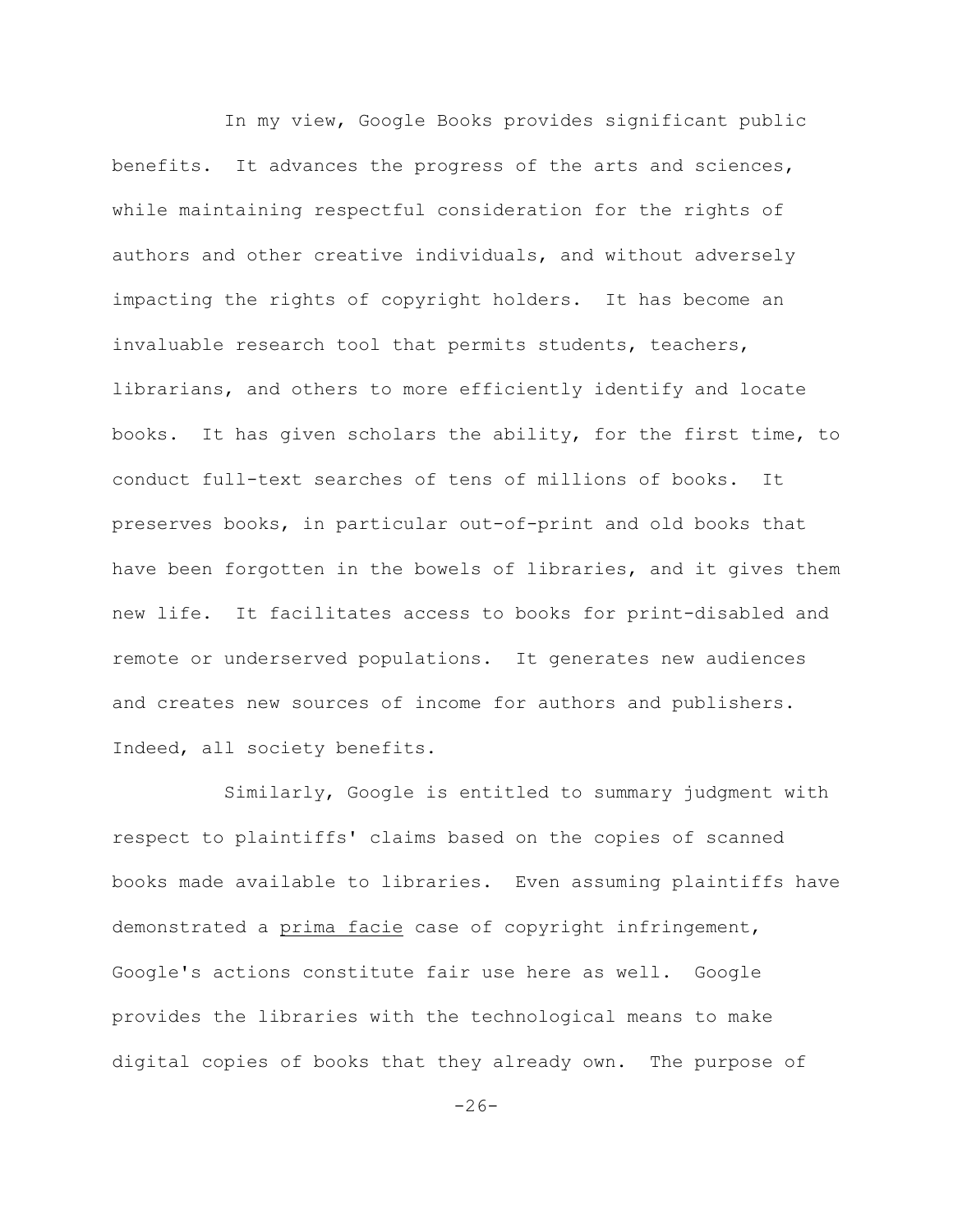the library copies is to advance the libraries' lawful uses of the digitized books consistent with the copyright law. The libraries then use these digital copies in transformative ways. They create their own full-text searchable indices of books, maintain copies for purposes of preservation, and make copies available to print-disabled individuals, expanding access for them in unprecedented ways. Google's actions in providing the libraries with the ability to engage in activities that advance the arts and sciences constitute fair use.

To the extent plaintiffs are asserting a theory of secondary liability against Google, the theory fails because the libraries' actions are protected by the fair use doctrine. Indeed, in the HathiTrust case, Judge Baer held that the libraries' conduct was fair use. See Authors Guild, Inc. v. HathiTrust, 902 F. Supp. 2d 445, 460-61, 464 (S.D.N.Y. 2012) ("I cannot imagine a definition of fair use that would not encompass the transformative uses made by Defendants' [Mass Digitization Project] and would require that I terminate this invaluable contribution to the progress of science and cultivation of the arts that at the same time effectuates the ideals espoused by the [Americans with Disabilities Act]."). The fair use analysis set

-27-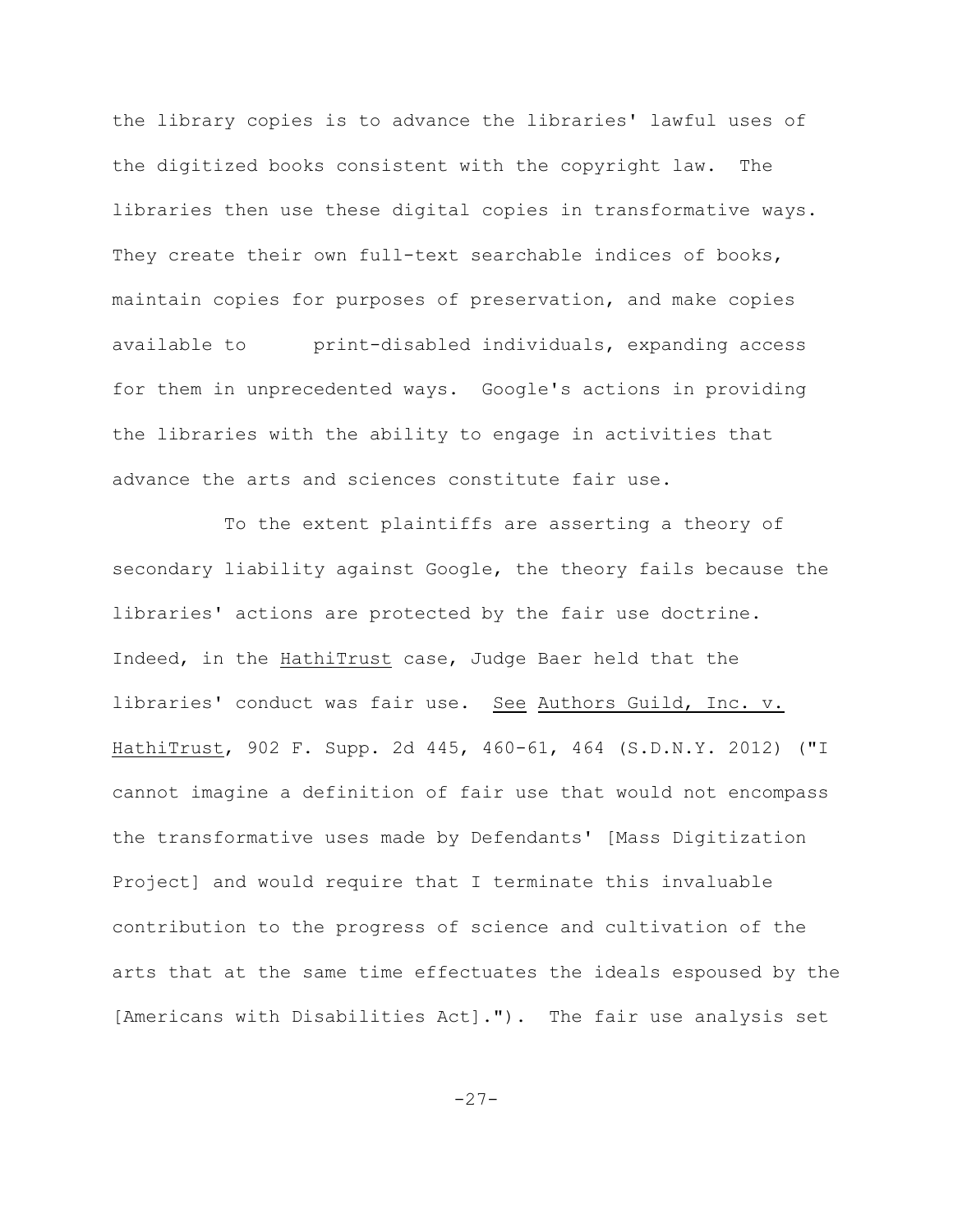forth above with respect to Google Books applies here as well to the libraries' use of their scans, and if there is no liability for copyright infringement on the libraries' part, there can be no liability on Google's part.

#### **CONCLUSION**

For the reasons set forth above, plaintiffs' motion for partial summary judgment is denied and Google's motion for summary judgment is granted. Judgment will be entered in favor of Google dismissing the Complaint. Google shall submit a proposed judgment, on notice, within five business days hereof.

SO ORDERED.

Dated: November 14, 2013 New York, New York

 $\frac{1}{\sqrt{\frac{1}{1-\frac{1}{1-\frac{1}{1-\frac{1}{1-\frac{1}{1-\frac{1}{1-\frac{1}{1-\frac{1}{1-\frac{1}{1-\frac{1}{1-\frac{1}{1-\frac{1}{1-\frac{1}{1-\frac{1}{1-\frac{1}{1-\frac{1}{1-\frac{1}{1-\frac{1}{1-\frac{1}{1-\frac{1}{1-\frac{1}{1-\frac{1}{1-\frac{1}{1-\frac{1}{1-\frac{1}{1-\frac{1}{1-\frac{1}{1-\frac{1}{1-\frac{1}{1-\frac{1}{1-\frac{1}{1-\frac{1}{1-\frac{1}{1-\frac{1}{1-\frac{1}{1-\frac{$ 

United States Circuit Judge Sitting By Designation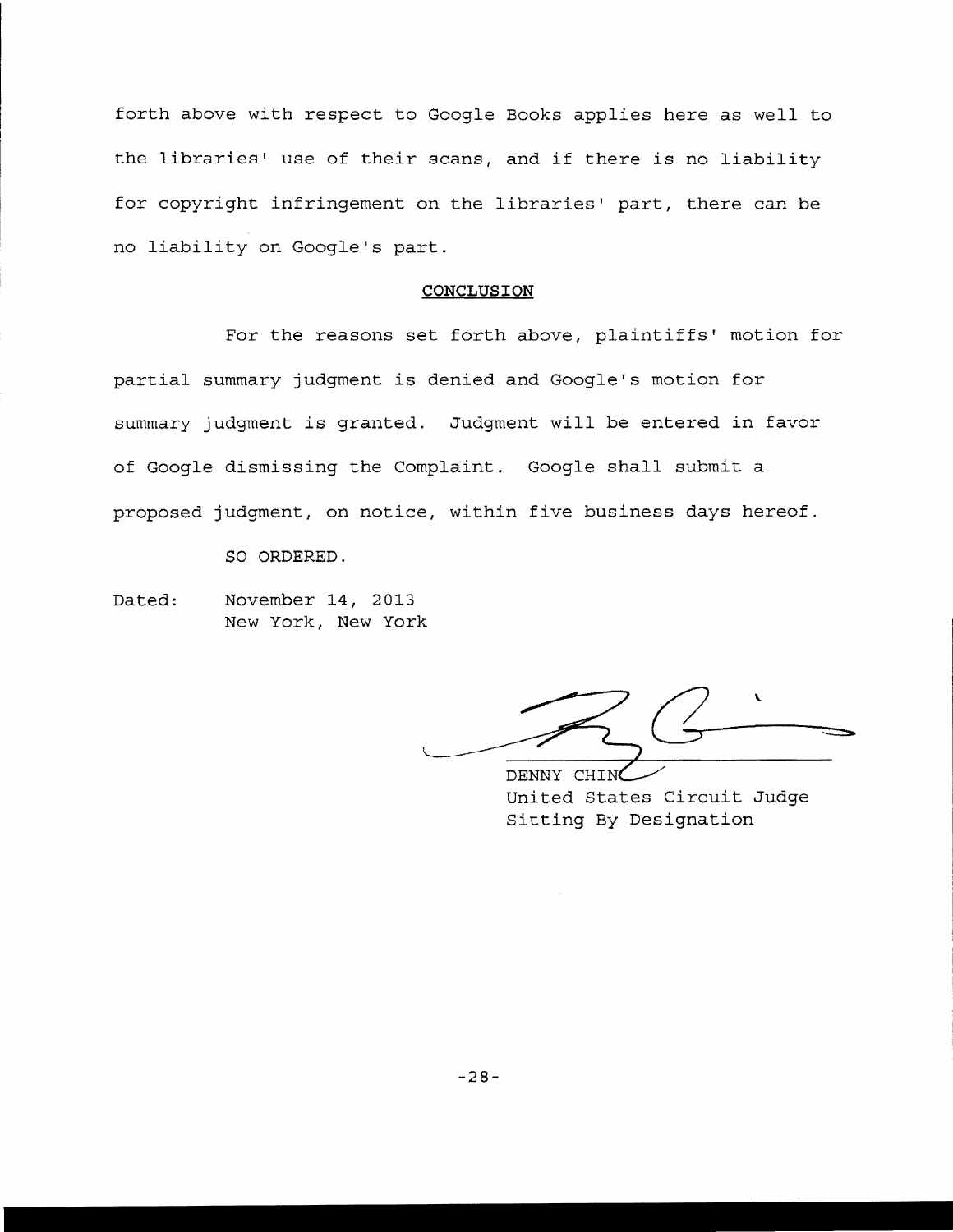# **APPEARANCES**

For Plaintiffs:

BONI & ZACK LLC By: Michael J. Boni, Esq, Joshua D. Snyder, Esq. John E. Sindoni, Esq. 15 St. Asaphs Road Bala Cynwyd, PA 19004

FRANKFURT KURNIT KLEIN & SELZ P.C. By: Edward H. Rosenthal, Esq. Jeremy S. Goldman, Esq. 488 Madison Avenue New York, NY 10022

MILBERG LLP By: Sanford P. Dumain, Esq. 1 Pennsylvania Plaza New York, NY 10119

For Defendant Google, Inc.

DURIE TANGRI LLP By: Daralyn J. Durie, Esq. Joseph C. Gratz, Esq. David McGowan, Esq. Genevieve P. Rosloff, Esq. 217 Leidesdorff Street San Francisco, CA 94111